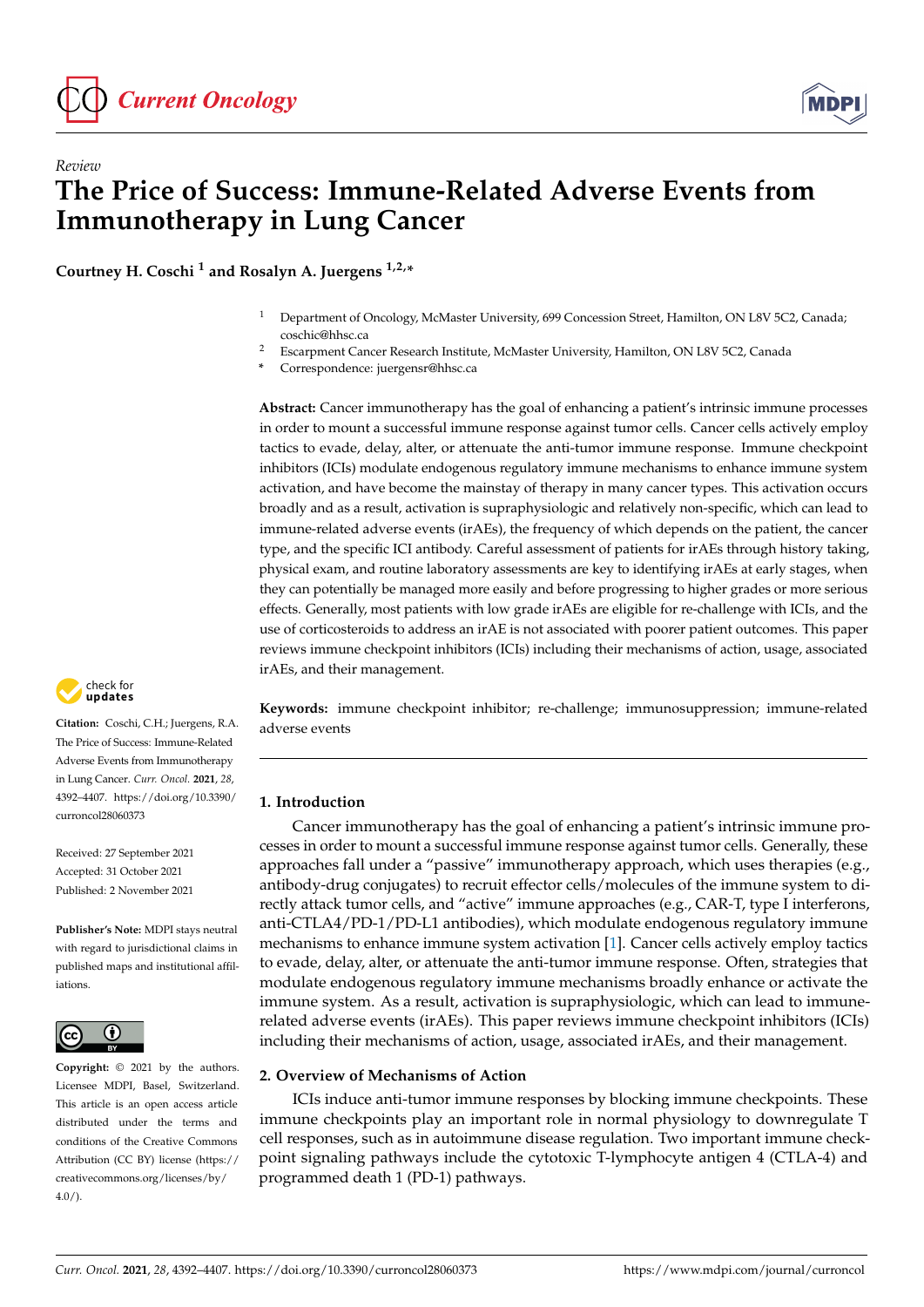To be activated, T cells require major histocompatibility complex (MHC) class II molecules on an antigen presenting cell (APC) to present an antigen (Ag) that is recognized by the T cell receptor, as well as engagement with other co-stimulatory molecules (Figure 1) [\[2,](#page-12-1)[3\]](#page-12-2). The engagement of CTLA-4 and PD-1 receptors on T cells downregulates T cell activation. Cancer engagement of CTEA-4 and TD-1 receptors on T cens downtegulates T cen activation. Cancer<br>cells exploit these important physiologic immune checkpoints by engaging these receptors and attenuating a T cell-mediated anti-tumor immune response [\[2](#page-12-1)[–4\]](#page-12-3). ICIs such as anti-CTLA-4, anti-PD-1, and anti-PD-Ligand 1 (PD-L1) antibodies have been developed to restore the immune system's ability to mount an anti-tumor immune response.

<span id="page-1-0"></span>

# CTLA-4 pathway blockade

PD-1 pathway blockade

cell (APC) to present an antigen (Ag) that is recognized by the T cell receptor. Next, the CD28 receptor on the T cell is bound by CD80/86 on the APC, signaling the T cell to be activated. CTLA4 is found on T cell surfaces and competes with CD28 for binding to CD80/86 on the APC. When this interaction predominates, T cell activation signaling is attenuated. As well, PD-1 receptors are expressed on the surface of T cells. When PD-1 receptors are engaged by programmed death ligand 1 (PD-L1) on an APC, the T cell that recognizes the Ag being presented by the APC activates signaling pathways that downregulate activation and promote apoptosis. There is also reduced apoptosis of T-regulatory cells (Treg), facilitating downregulation of the immune response to that antigen. Cancer cells exploit these important physiologic mechanisms by upregulating PD-L1 expression on their cell surface, thereby attenuating any anti-tumor immune response through inducing the quiescence of tumor-reactive T cells. ICIs such as anti-CTLA-4, anti-PD-1, and anti-PD-L1 antibodies have been developed to restore the immune system's ability to mount an anti-tumor immune response. Anti-CTLA-4 antibodies<br>been developed to restore the immune system's ability to mount an anti-tumor immune response. Anti-CTLA-4 plock the interaction between CTEA-4 and CD60/60 on the ATCs, allowing for increased T cell activation. Anti-TD-1 and anti-PD-L1 antibodies block the interaction between PD-1 and PD-L1, allowing for increased T cell activa presented by the tumor cell. In this way, the tumor cell is no longer recognized as "self", tumor-reactive T cells are no longer presented by the tumor cell. In this way, the tumor cell is no longer recognized as "self", For the international process and anti-position of the immune system of the international shunted towards quiescence, and an anti-tumor immune response can be mounted.  $\frac{1}{\sqrt{1-\frac{1}{\sqrt{1-\frac{1}{\sqrt{1-\frac{1}{\sqrt{1-\frac{1}{\sqrt{1-\frac{1}{\sqrt{1-\frac{1}{\sqrt{1-\frac{1}{\sqrt{1-\frac{1}{\sqrt{1-\frac{1}{\sqrt{1-\frac{1}{\sqrt{1-\frac{1}{\sqrt{1-\frac{1}{\sqrt{1-\frac{1}{\sqrt{1-\frac{1}{\sqrt{1-\frac{1}{\sqrt{1-\frac{1}{\sqrt{1-\frac{1}{\sqrt{1-\frac{1}{\sqrt{1-\frac{1}{\sqrt{1-\frac{1}{\sqrt{1-\frac{1}{\sqrt{1-\frac{1}{\sqrt{1-\frac{1}{\sqrt{1-\frac{1$ **Figure 1.** To be activated, T cells require major histocompatibility complex (MHC) class II molecules on an antigen presenting block the interaction between CTLA-4 and CD80/86 on the APCs, allowing for increased T cell activation. Anti-PD-1 and

# tion between CTLA-4 and CD80/86 on the APCs, allowing for increased T cell activation. Anti-PD-**3. Immune-Related Adverse Events**

ICIs are used in a variety of disease sites as they universally upregulate the immune response, independent of the tumor-antigen being presented. In lung cancer, anti-PD-1 antibodies cemiplimab, nivolumab, and pembrolizumab, and anti-PD-L1 antibodies atezolizumab and durvalumab are used in the curative or metastatic settings to produce a highly activated immune system on normal/non-tumor tissues via an autoimmune<br>
intervalsed in the late of the late of the late of the late of the late of the late of the late of the late of threatening, or death) on a scale from  $1-5$ , respectively. In a meta-analysis of 36 phase II/III trials, the estimated incidence of any grade irAEs ranged from 54% to 76%, while the incidence of grades 3 and 4 adverse events ranged from 14.1% to 28.6% [\[5\]](#page-12-4). Interestingly, patients treated with ICIs and who develop an irAE have been shown to have a statistically an anti-tumor immune response. However, the challenge with ICIs are the effects of process, also called irAEs. irAEs are graded by severity (mild, moderate, severe, life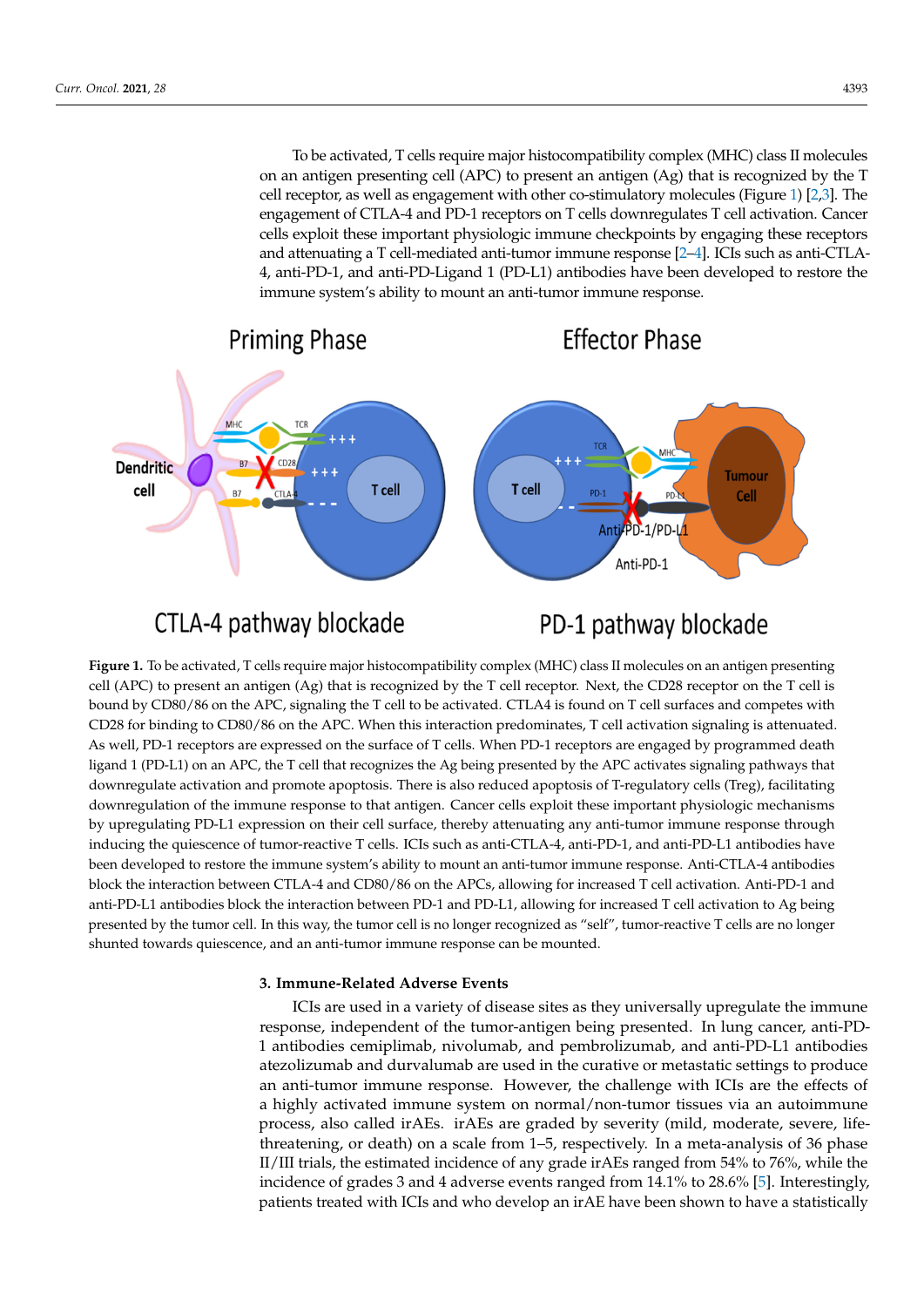significant reduced risk of death  $(-51%)$  and progression  $(-49%)$ , suggesting that this may be proportional to the robustness of the T cell activation [\[6\]](#page-12-5).

irAEs can occur in any tissue/organ system. Median onset ranges from 2–16 weeks from the start of treatment and varies depending on the organ system involved [\[2\]](#page-12-1). However, irAEs have been reported as early as one week after treatment commencement or as late as one year after discontinuation, presumably due to the presence of autoreactive T cell clones that remain in the body after treatment has stopped [\[7,](#page-12-6)[8\]](#page-12-7). The most common irAEs are pruritis, rash, diarrhea, colitis, hypo- or hyper-thyroidism, and pneumonitis.

Combining one ICI with another ICI or conventional chemotherapy increases both the toxicity profile and severity in patients. Moreover, patients receiving the same ICI do not present with the same irAEs, even if being treated for the same type of cancer, suggesting there are patient/organ-specific microenvironments that can drive irAE [\[9,](#page-12-8)[10\]](#page-12-9). While there are no known genetic risk factors for experiencing an irAE, personal risk factors such as a family or personal history of previous autoimmune disorder, high BMI, and elevated creatinine can increase the likelihood of ICI toxicity [\[11](#page-12-10)[–13\]](#page-12-11). Interestingly, CTLA4 and PDCD1 polymorphisms are associated with autoimmune disorders [\[14,](#page-12-12)[15\]](#page-12-13).

#### **4. How Do ICIs Cause Toxicity?**

ICIs upregulate immune-activation pathways in a non-specific manner. Because of the differences in the types and frequencies of irAEs depending on the ICI used, there must be differences in the mechanisms by which they cause toxicity. As stated, normally CTLA4 maintains self-tolerance. Animal models and congenital genetic diseases in humans that cause functional abnormalities in CTLA-4 pathways demonstrate that abrogation of this regulation leads to T cell lymphoproliferation and lymphocytic infiltration, Treg defects, and auto-antibody (Ab) production [\[16–](#page-12-14)[18\]](#page-12-15). In both mice and patients treated with CTLA-4 inhibitor, there are decreased circulating Treg and increased T helper (Th) 17 cells, whose enhancement is known to be involved in the pathogenesis of autoimmune diseases [\[19](#page-13-0)[–21\]](#page-13-1). With respect to PD-1/PD-L1 inhibition, there are fewer circulating Treg cells in melanoma patients treated with ICI, and mice deficient for PD-1/PD-L1 develop auto-antibodies to various normal endogenous murine proteins [\[22–](#page-13-2)[26\]](#page-13-3).

T cell activation can also increase cross-talk between T and B cells, leading to increased auto-antibody production. In one study, patients treated with ICIs were shown to have changes in proportions of B cell populations, including reduced circulating B cells and increased CD21<sup>low</sup> B cells and plasmablasts, which were highly indicative of subsequent irAEs [\[27\]](#page-13-4).

Finally, ICIs may cause toxicity through cross-reactivity. When the immune system recognizes an Ag presented by a tumor cell and mounts a response, there may be crossreactivity with similar Ag on normal/non-cancerous cells [\[28\]](#page-13-5). This is evidenced by the high number of melanoma patients with vitiligo after being treated with ICIs, and has also been demonstrated in fatal cases of irAE myocarditis at autopsy [\[7](#page-12-6)[,29](#page-13-6)[–31\]](#page-13-7).

#### **5. Organ-Specific ICIs**

For patients on ICI, careful self-assessment by the patient and history gathering by the medical team is integral to identifying complications early. In this way, an attempt can be made to institute management strategies to both minimize the need to interrupt or discontinue ICI treatment, and prevent an irAE from progressing to higher grades with increased toxicity and morbidity for the patient. Using Cancer Care Ontario (CCO) and the American Society of Clinical Oncology (ASCO) guidelines, this section will briefly describe some of the more common organ-specific irAEs and their management [\[32,](#page-13-8)[33\]](#page-13-9). A high yield summary of these sections can be found in Table [1,](#page-5-0) including definitions for how these irAEs are graded (Table [2\)](#page-6-0). For any reference to steroid use, please see Table [1](#page-5-0) for dosage recommendations.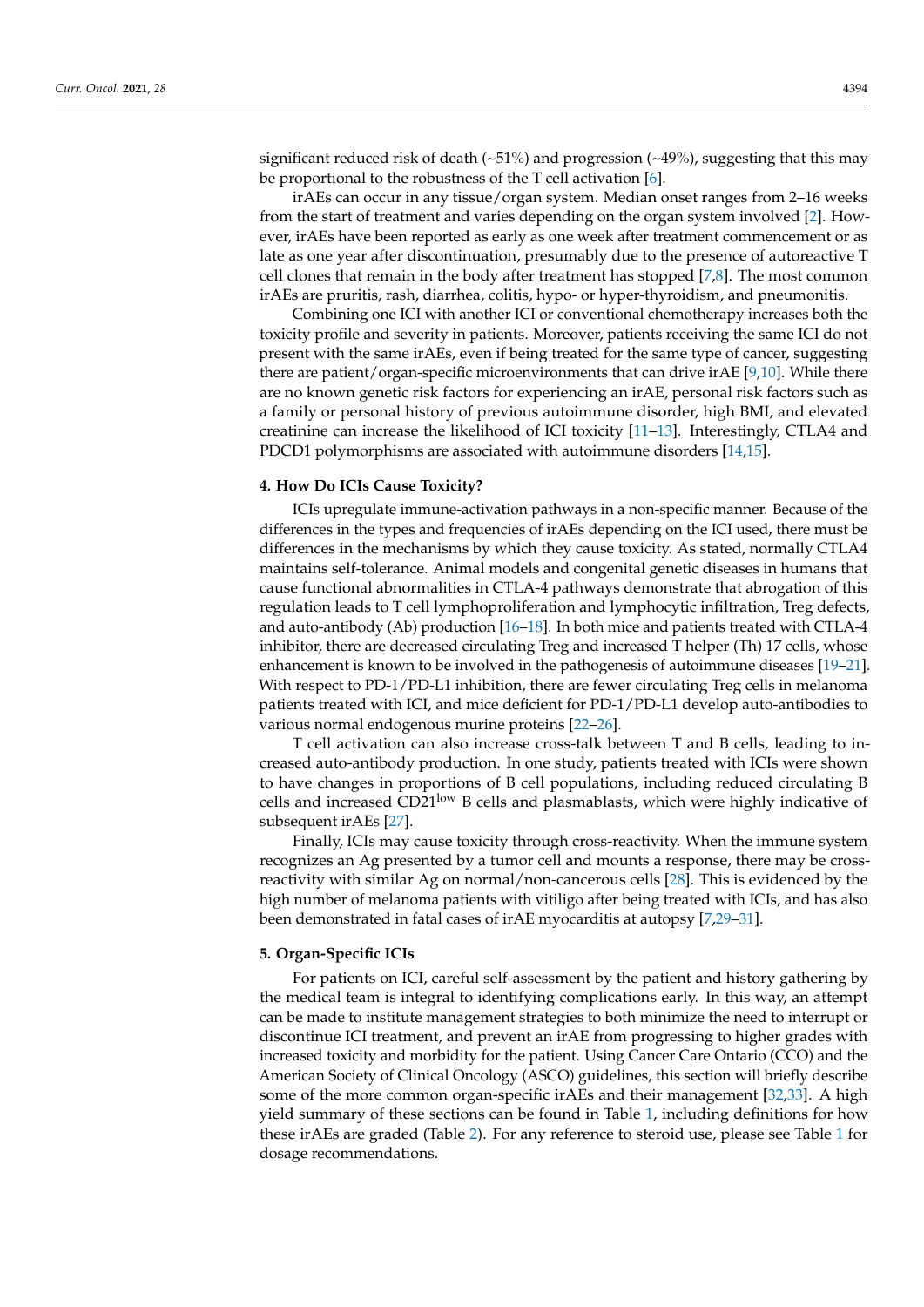**Table 1.** High yield management guidelines, including steroid doses, for common irAEs. This table is an abbreviated high yield summary of the CCO Immune Checkpoint Inhibitor Management Clinical Practice Guidelines and the ASCO Management of Immune-Related Adverse Events Clinical Practice Guidelines [\[32,](#page-13-8)[33\]](#page-13-9).

| irAE                     | Management<br><b>Corticosteroid/Other Medication Dosages</b>                                                                                                                                                                                                                                                                                                                                                                                                                                                                                                                                                               |                                                                                                                                                                                                                                                                                                                                                                                                                                                                          |  |
|--------------------------|----------------------------------------------------------------------------------------------------------------------------------------------------------------------------------------------------------------------------------------------------------------------------------------------------------------------------------------------------------------------------------------------------------------------------------------------------------------------------------------------------------------------------------------------------------------------------------------------------------------------------|--------------------------------------------------------------------------------------------------------------------------------------------------------------------------------------------------------------------------------------------------------------------------------------------------------------------------------------------------------------------------------------------------------------------------------------------------------------------------|--|
| Dermatitis               | G1/2-supportive care (e.g., thick emollients);<br>monitor and continue ICI<br>G2-topical steroids; can continue ICI as long as<br>symptoms are tolerable, else hold until resolution<br>to $G0/1$<br>G3/4-dermatology consultation<br>G3-oral prednisone with taper, possible abx; hold ICI<br>until G0/1 sx and consider re-challenge<br>G4-longer term IV steroids with slow taper, hospital<br>admission, discontinue the ICI                                                                                                                                                                                           | G1-emollients (e.g., urea-based cream, oatmeal<br>baths, cool compress)<br>G2-Topical steroids (e.g., 1% hydrocortisone<br>cream, 0.1% betamethasone cream;<br>Anti-histamines (e.g., diphenhydramine,<br>hydroxyzine, rupatadine)<br>G3-prednisone 0.5-1 mg/kg/d until symptoms<br>resolve to G0/1, then taper over 2-4 wks if 0.5<br>mg/kg/d OR over 4 wks if 1 mg/kg/d<br>G4-methylprednisolone 1-2 mg/kg/d IV, then<br>taper over $\geq$ 4 wks once resolved to G0/1 |  |
| Hypothyroidism           | G1-monitor TSH<br>G2-monitor TSH and fT4; levothyroxine; hold ICI<br>until stable on hormone replacement<br>G3/4-steroids, hospitalization for supportive<br>management<br>G3-hold ICI until stable on hormone replacement<br>AND steroids tapered to <7.5 mg/d prednisone<br>equivalents<br>G4-hold ICI until stable on hormone replacement<br>AND steroids tapered to <7.5 mg/d prednisone<br>equivalents; consider discontinuation                                                                                                                                                                                      | G2-levothyroxine 0.5-1.5 mcg/kg if no heart<br>disease or severe comorbidities; if severe heart<br>disease or comorbidities levothyroxine 12-25<br>mcg daily and increase every 4–6 wks as<br>indicated<br>** if pt has hypothyroidism AND adrenal<br>insufficiency then start steroid 2-3 d before<br>starting levothyroxine<br>G3/4-methylprednisolone 1-2 mg/kg/d IV<br>until G0/1 sx or patient baseline and taper over<br>at least 4 wks                            |  |
| Hyperthyroidism          | G1-monitor TSH<br>G2-monitor TSH and fT4; beta blocker and hydration<br>for symptom management<br>G3/4-possible hospitalization for supportive<br>management $+/-$ methimazole/PTU for diagnosed<br>Grave's disease<br>G3-hold ICI until stable on hormone replacement<br>G4-hold ICI until stable on hormone replacement                                                                                                                                                                                                                                                                                                  | G2/3/4-propranolol 10-40 mg QID/atenolol<br>25-50 mg/d; if Graves' disease-methimazole<br>$(20-30 \text{ mg/d} \cdot \text{reduced after } 4-6 \text{ wks to } 100)$<br>maintenance dose of 5-15 mg/d)/PTU (200-300<br>mg/d reduced to maintenance dose of 50-150<br>mg/d<br>** if pt becomes hypothyroid, initiate thyroid<br>replacement as with hypothyroidism                                                                                                        |  |
| Hypophysitis             | G1-monitor, supportive therapy if sx<br>G2-supportive therapy if sx, add steroid, withhold<br>ICI until G0/1 and re-challenge once stable on<br>hormone replacement and asx<br>G3/4-mgmt. as with G2, and consider discontinuing<br>the ICI if irAE was severe/life-threatening                                                                                                                                                                                                                                                                                                                                            | G1/2-if AM cortisol <250 nM or random<br>cortisol <150 nM, then hydrocortisone TID (e.g.,<br>20 mg QAM, 10 mg QPM + QHS); consider<br>thyroid hormone replacement if falling TSH $+/-$<br>low fT4 and ** always replace cortisol for ~1 wk<br>prior to initiating thyroxine<br>G3/4—if residual toxicity ( $\leq$ G2) and pt on <10<br>mg prednisone/d, then consider restarting ICI                                                                                     |  |
| Adrenal<br>Insufficiency | G1/2-consult endocrinology; monitor labs (e.g.,<br>cortisol, ACTH, aldosterone, renin) and determine if<br>primary or secondary based on ACTH; if G1<br>continue ICI<br>G2/3-initiate hormone replacement if needed and<br>start corticosteroid; hold ICI until G0/1 sx and stable<br>on hormone replacement after tapering<br>G3/4-treat as G1/2 AND hospitalization, IV<br>corticosteroids after ruling out sepsis; hold ICI until<br>G0/1 sx and stable on hormone replacement after<br>tapering<br>G4—2–3 L of isotonic saline or 5% dextrose in isotonic<br>saline immediately<br>** recommend a medic alert bracelet | G2—prednisone 60–80 mg PO daily tapering<br>over 1 mos<br>G3/4-IV stress dose corticosteroids (4 mg<br>dexamethasone Q12H if dx unclear, or 100 mg<br>hydrocortisone IV $\times$ 1 then 50 mg IV Q6H if<br>primary AI) and taper to maintenance doses over<br>2 weeks upon discharge<br>** if primary AI consider whether<br>mineralocorticoid replacement<br>(e.g., fludrocortisone) is needed                                                                          |  |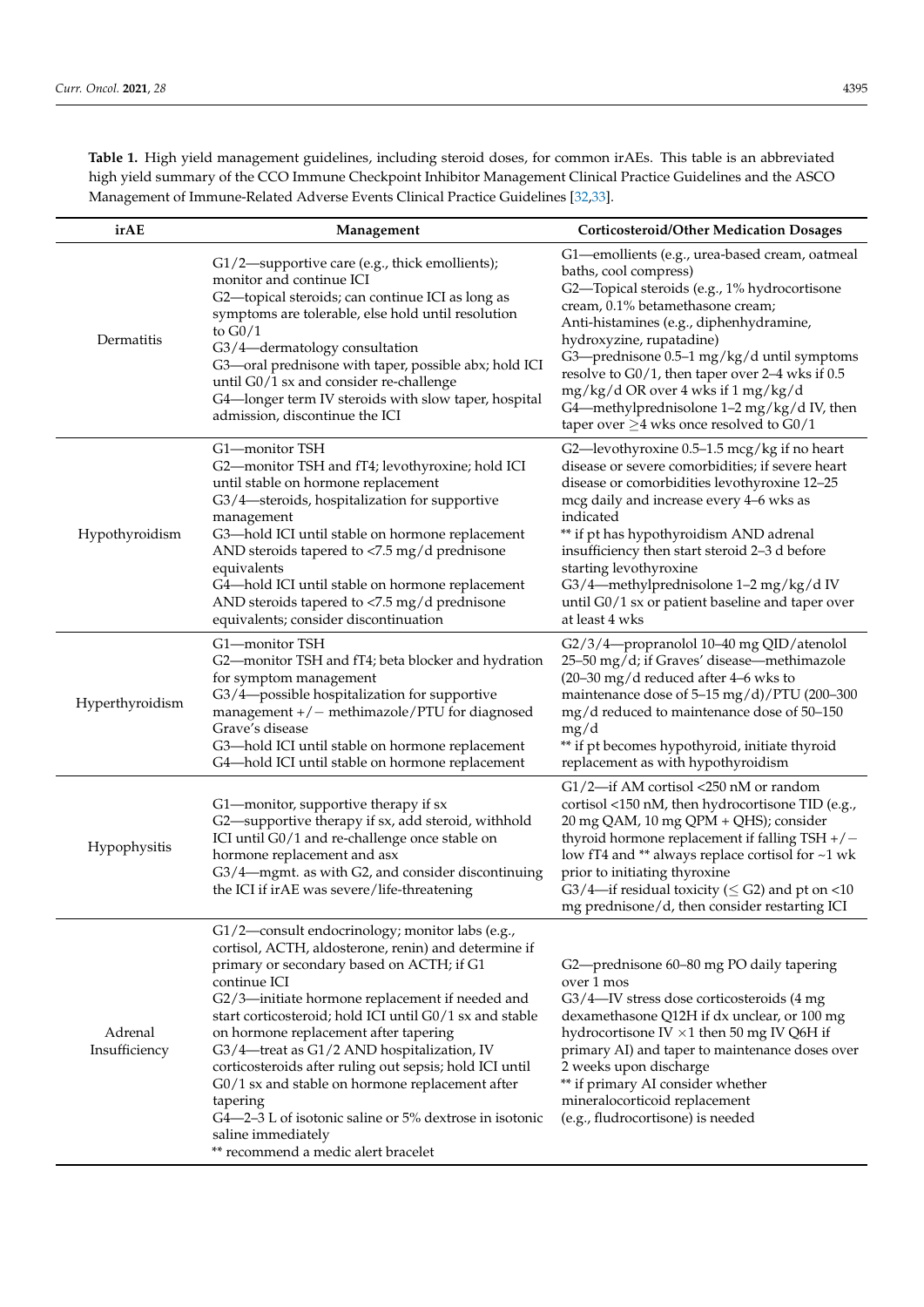| irAE             | Management                                                                                                                                                                                                                                                                                                                                                                                                                                                                                                                                                                                                                                                                                                                                                                                                             | <b>Corticosteroid/Other Medication Dosages</b>                                                                                                                                                                                                                                                                                                                                                                                                                                                 |  |
|------------------|------------------------------------------------------------------------------------------------------------------------------------------------------------------------------------------------------------------------------------------------------------------------------------------------------------------------------------------------------------------------------------------------------------------------------------------------------------------------------------------------------------------------------------------------------------------------------------------------------------------------------------------------------------------------------------------------------------------------------------------------------------------------------------------------------------------------|------------------------------------------------------------------------------------------------------------------------------------------------------------------------------------------------------------------------------------------------------------------------------------------------------------------------------------------------------------------------------------------------------------------------------------------------------------------------------------------------|--|
| Diarrhea/Colitis | G1-supportive (e.g., loperamide); consider steroids if<br>no improvement after 24 h<br>G2-supportive (e.g., loperamide, IV hydration,<br>electrolyte optimization), steroids; hold ICI until G0<br>and pt is on <7.5 mg/d prednisone equivalents on<br>anti-CTLA-4, or <10 mg/d prednisone equivalents on<br>anti-PD-1; if no improvement in 72 h, treat as G3/4<br>$G3/4$ —higher dose steroids $+/-$ abx, and hospital<br>admission for supportive care; discontinue ICI;<br>consider infliximab                                                                                                                                                                                                                                                                                                                     | G1/2—Loperamide (2 tabs at onset of diarrhea<br>with 1 tab at each subsequent episode, no more<br>than 10 tabs/day; discontinue when diarrhea<br>stops); prednisone 0.5-1 mg/kg/d until G0/1<br>then taper over $2-4$ wks if $0.5$ mg/kg/d OR over<br>$4$ wks if $1$ mg/kg/d<br>G3/4-methylprednisolone 1-2 mg/kg/d IV<br>until improvement then slow taper over $\geq$ 4 wks;<br>if no response after 3 d, start infliximab 5 mg/kg<br>IV Q2 wks (caution with G4 due to perforation<br>risk) |  |
| Hepatitis        | G1-monitor<br>G2-prednisone 0.5-1 mg/kg/d until<br>transaminases normalize, taper over 2-4 wks if<br>G2-prednisone until transaminases normalize, with<br>at $0.5$ mg/kg/d, OR over 4 wks if at $1$ mg/kg/d<br>slow taper and re-challenge once on $\leq$ 10 mg/d<br>prednisone equivalents; increase to higher dose if no<br>G3/4-methylprednisolone 1-2 mg/kg/d until<br>transaminases normalize, then taper with<br>response<br>G3/4-consult specialist; consider biopsy; initiate<br>prednisone at $1-2$ mg/kg/d over $\geq 4$ wks; MMF<br>high dose IV steroids with long taper; if no response<br>500-1000 mg BID and discontinue once<br>prednisone at 10 mg/d; add other<br>by 3 days, initiate MMF, and if no response by 7 days,<br>immunosuppressant if no response ¥<br>initiate another immunosuppressant |                                                                                                                                                                                                                                                                                                                                                                                                                                                                                                |  |
| Pneumonitis      | G1-monitor, supportive, initiate SaO2 and CXR/CT<br>with each cycle prior to proceeding; consider steroid<br>G2-specialist consult (respirology, ID); prednisone<br>with long taper once $G0/1$ ; if no improvement by 72 h<br>treat as $G3/4$ ; hold ICI until $G0/1$ and pt on <10 mg/d<br>prednisone equivalents; can re-challenge but if toxicity<br>recurs discontinue ICI; empiric abx if any suspicion<br>of infection<br>G3/4-specialist consult (respirology, ID) and<br>consider bx; prophylactic abx for opportunistic<br>infections, high dose steroids with long taper once<br>G0/1; if no improvement by 48 h add additional<br>immunosuppression with infliximab; supportive care<br>with O2 as indicated, permanently discontinue ICI                                                                  | G2—prednisone (or IV equivalents) 1 mg/kg/d<br>and taper over $\geq$ 4 wks<br>G3/4-methylprednisolone 2-4 mg/kg/d IV<br>and taper over $\geq$ 6 wks; infliximab 5 mg/kg IV<br>Q2 wks (if contraindicated due to risk of<br>perforation, sepsis, TB, NYHA 3/4 CHF) then<br>consider MMF (500-1000 mg PO BID) or another<br>immunosuppressive agent)                                                                                                                                             |  |
| Nephritis        | G1-monitor, supportive care, discontinue<br>nephrotoxic medications, correct electrolyte<br>imbalances; continue ICI<br>G2/3/4-r/o other causes of elevated Cr with urine<br>microscopy, $U/S + / - bx$ , and consider specialist<br>consultation; MMF in refractory cases, possible need<br>for hemodialysis<br>G2-prednisone with taper once G0/1; hold ICI until<br>$G0/1$ and pt is on <10 mg/d prednisone equivalents;<br>if $Cr$ is increased for $>7$ d or sx worsen, then treat<br>as $G3/4$<br>G3/4—methylprednisolone with long taper once<br>G0/1; discontinue ICI                                                                                                                                                                                                                                          | G2-prednisone 0.5-1 mg/kg/d and taper over<br>2-4 wks if 0.5 mg/kg/d OR over 4 wks if 1<br>$mg/kg/d$ ; if no response treat as $G3/4$<br>G3/4-methylprednisolone 1-2 mg/kg/d IV<br>and taper over $\geq$ 4 wks once G0/1                                                                                                                                                                                                                                                                       |  |
| Neurotoxicity    | G1-monitor<br>G2/3/4-specialist consultation, sx-directed<br>investigations (MRI, LP, NCS, EMG); consider adjunct<br>immunosuppressive agent if no improvement on<br>prednisone (e.g., MMF, infliximab) and other<br>supportive approaches (e.g., IVIG, plasmapheresis)<br>G2-steroids, hold ICI, re-challenge when G0/1 and<br>with multidisciplinary input<br>G3/4-higher dose steroid, discontinue ICI                                                                                                                                                                                                                                                                                                                                                                                                              | G2—prednisone $0.5-1$ mg/kg/d and taper over<br>2-4 wks if 0.5 mg/kg/d OR over 4 wks if 1<br>mg/kg/d; if no response treat as G3/4<br>G3/4—prednisone 1–2 mg/kg/d IV and taper<br>over $\geq$ 4 wks once resolution to G0/1; MMF<br>500 mg BID; infliximab 5 mg/kg                                                                                                                                                                                                                             |  |

### **Table 1.** *Cont.*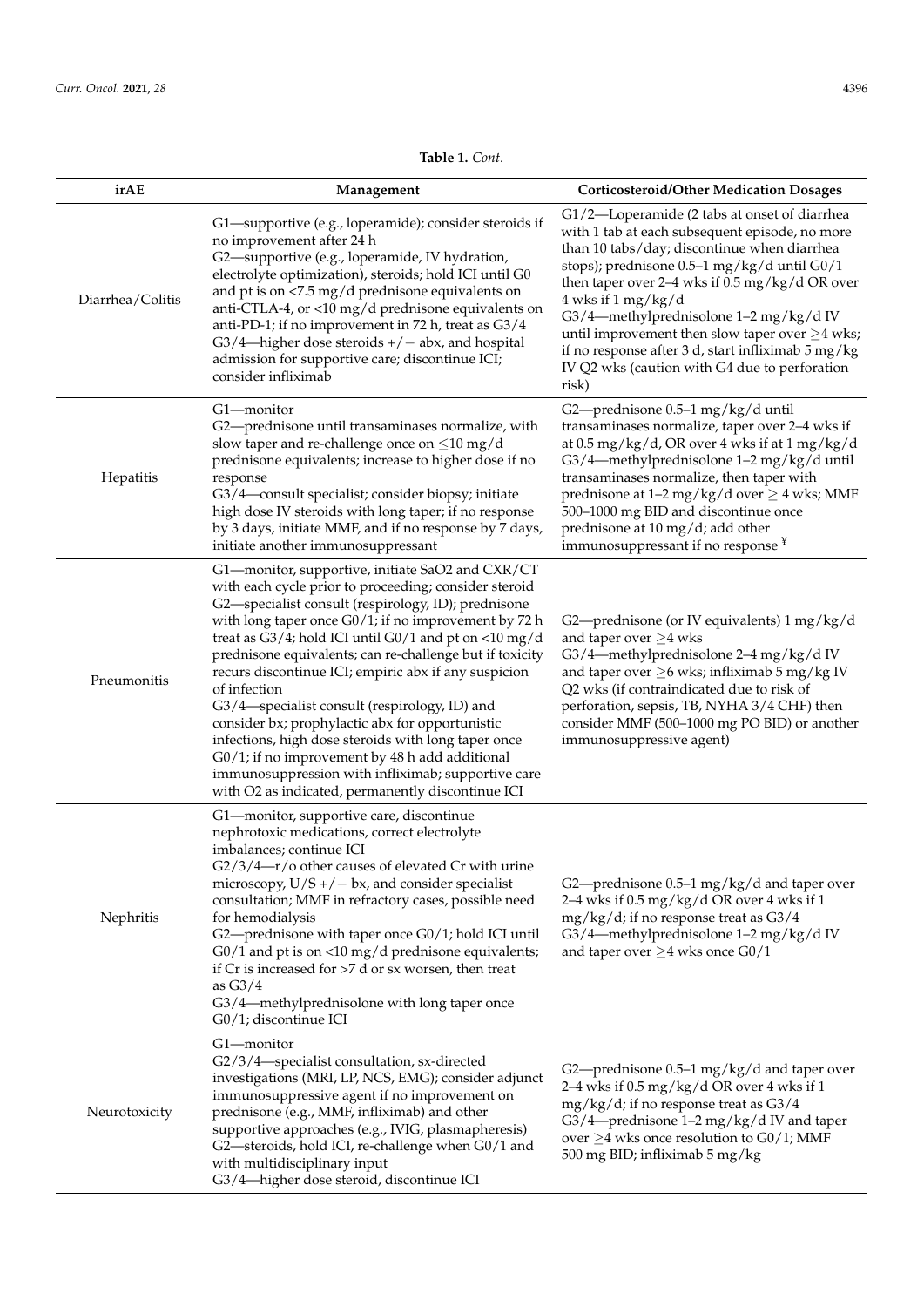<span id="page-5-0"></span>

| irAE           | Management                                                                                                                                                                                                              | <b>Corticosteroid/Other Medication Dosages</b>                                                                                                                                                                                                                                                                            |
|----------------|-------------------------------------------------------------------------------------------------------------------------------------------------------------------------------------------------------------------------|---------------------------------------------------------------------------------------------------------------------------------------------------------------------------------------------------------------------------------------------------------------------------------------------------------------------------|
| Cardiotoxicity | G1/2/3/4-hold ICI; admit the patient and start high<br>dose corticosteroids and obtain cardiology consult for<br>sx management appropriateness of re-challenge is<br>unknown, though consider discontinuation at G2/3/4 | $G1/2/3/4$ —prednisone 1–2 mg/kg daily and<br>switch to methylprednisolone 1 g daily if<br>prednisone ineffective; if refractory also consider<br>other immunosuppressive agents (e.g., MMF,<br>infliximab, ATG)<br>** Infliximab is contraindicated in patients with<br>mod-severe HF as it is associated with HF itself |

<sup>¥</sup> Ex. Tacrolimus. Abbreviations: abx, antibiotics; ACTH, adrenocorticotropic hormone; AI, adrenal insufficiency; ATG, antithymocyte globulin; BID, bis in die (twice daily); bx, biopsy; Cr, creatinine; CT, computed tomography; CXR, chest x-ray; d, day; dx, diagnosis; EMG, electromyography; fT4, free T4; G, grade; H, hour; HF, heart failure; IV, intravenous; kg, kilogram; LP, lumbar puncture; mg, milligram; MMF, mycophenolate mofetil; MRI, magnetic resonance imaging; NCS, nerve conduction study; nM, nanomol/litre; NYHA, New York Heart Association; PO, per os; pt, patient; PTU, propylthiouracil; Q, quaque (each); r/o, rule out; SaO2, oxygen saturation; sx, symptoms; TB, tuberculosis; TSH, thyroid stimulating hormone; U/S, ultrasound; wks, weeks.

**Table 2.** Definition of grades of severity for various common irAEs. These definitions have been taken from the CCO Immune Checkpoint Inhibitor Management Clinical Practice Guidelines [\[32\]](#page-13-8).

| irAE                     | Grade 1                                                                                                         | Grade 2                                                                                                                                                                                                       | Grade 3                                                                                                                                                                  | Grade 4                                                                                                                                                                |
|--------------------------|-----------------------------------------------------------------------------------------------------------------|---------------------------------------------------------------------------------------------------------------------------------------------------------------------------------------------------------------|--------------------------------------------------------------------------------------------------------------------------------------------------------------------------|------------------------------------------------------------------------------------------------------------------------------------------------------------------------|
| Dermatitis               | Macules/papules<br>covering <10% BSA<br>$+/-$ associated<br>symptoms (e.g.,<br>pruritis, burning,<br>tightness) | Macules/papules<br>covering 10-30% BSA<br>$+/-$ associated<br>symptoms (e.g., pruritis,<br>burning, tightness) AND<br>limiting ADLs                                                                           | Macules/papules<br>covering $>30\%$ BSA +/-<br>associated symptoms<br>(e.g., pruritis, burning,<br>tightness) AND limiting<br>self-care ADLs AND<br>local superinfection | Life-threatening; SJS or<br>widespread mucosal<br>ulcerations (complicated<br>rash with full-thickness<br>dermal ulceration or<br>necrosis)                            |
| Hypothyroidism           | Asymptomatic; fT4<br>normal AND TSH<br>$>10$ mUI/L                                                              | Moderate sx (e.g., fatigue,<br>constipation, weight gain,<br>loss of appetite, dry skin,<br>eyelid edema, puffy face,<br>hair loss); Low $fT4$ +/-<br>$TSH > 10$ mUI/L                                        | Severe sx (e.g.,<br>bradycardia,<br>hypotension, pericardial<br>effusion, depression,<br>hypoventilation, stupor,<br>lethargy); very low fT4<br>and very high TSH        | Life-threatening;<br>extremely low fT4 and<br>extremely high TSH<br>(myxedema coma)                                                                                    |
| Hyperthyroidism          | Asymptomatic; fT4<br>normal AND TSH<br>suppressed<br>$(<0.3$ mUI/L)                                             | Moderate sx (e.g., weight<br>loss, increased appetite,<br>anxiety and irritability,<br>muscle weakness.<br>menstrual irregularities,<br>fatigue, tachycardia); fT4<br>high AND TSH<br>suppressed (<0.1 mUI/L) | Severe sx (e.g.,<br>arrhythmia, tremor,<br>sweating, insomnia,<br>diarrhea); fT4 normal<br>AND TSH suppressed<br>$(0.1 \text{ mUI/L})$                                   | Life-threatening; fT4 high<br>AND TSH suppressed<br>$(<0.1$ mUI/L)                                                                                                     |
| Hypophysitis             | Asymptomatic or mild<br>sx (e.g., fatigue,<br>weakness); clinical or<br>diagnostic<br>observations only         | Moderate sx (e.g.,<br>headache, hypotension);<br>limits IALDs                                                                                                                                                 | Severe or medically<br>significant sx but not<br>life-threatening; limiting<br>self-care ADLs                                                                            | Life-threatening<br>consequences or any<br>visual disturbances;<br>urgent intervention<br>indicated                                                                    |
| Adrenal<br>Insufficiency | Asymptomatic or mild<br>sx (e.g., fatigue);<br>clinical or diagnostic<br>observations only                      | Moderate sx requiring<br>medical intervention                                                                                                                                                                 | Severe sx requiring<br>hospitalization                                                                                                                                   | Life-threatening adrenal<br>crisis requiring urgent<br>intervention (e.g., severe<br>hypotension or<br>hypovolemic shock,<br>acute abdominal pain,<br>vomiting, fever) |

**Table 1.** *Cont.*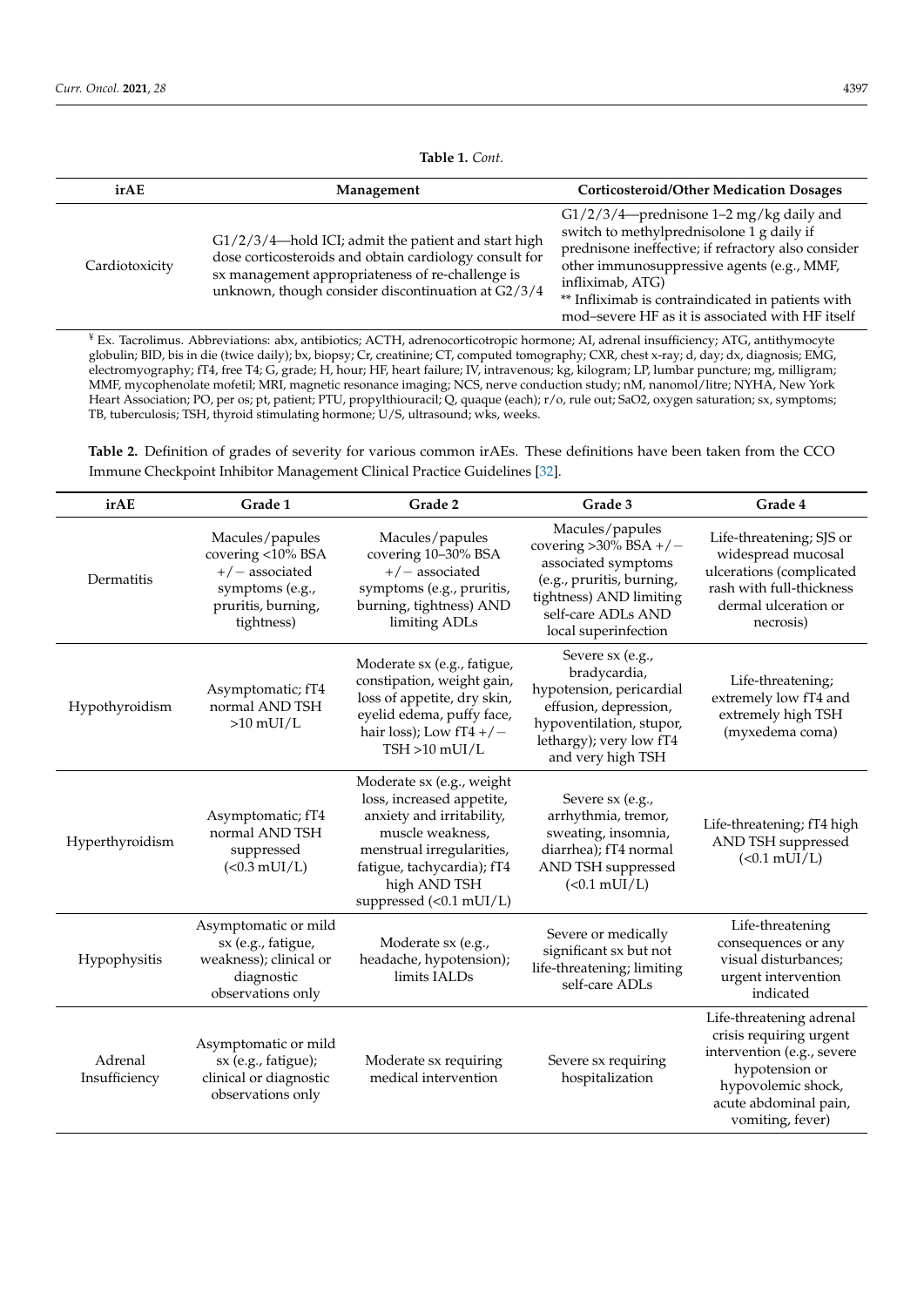<span id="page-6-0"></span>

| irAE                                                                                    | Grade 1                                                                                           | Grade 2                                                                                               | Grade 3                                                                                                                            | Grade 4                                                                                                      |
|-----------------------------------------------------------------------------------------|---------------------------------------------------------------------------------------------------|-------------------------------------------------------------------------------------------------------|------------------------------------------------------------------------------------------------------------------------------------|--------------------------------------------------------------------------------------------------------------|
| Diarrhea/colitis                                                                        | <4 stools/day above pt<br>baseline                                                                | 4-6 stools/day above pt<br>baseline AND associated<br>abdominal pain, mucus,<br>or blood in the stool | $\geq$ 7 stools/day above pt<br>baseline AND<br>incontinence or need for<br>hospitalization for IV<br>fluids $>24$ h               | Life-threatening; grade<br>3 sx plus fever or<br>peritoneal signs<br>consistent with<br>perforation or ileus |
| Hepatitis<br>(these ranges may<br>differ if the patient<br>is receiving ICI<br>for HCC) | AST/ALT up to $3\times$<br>ULN or t-bili up to<br>$1.5\times$ ULN<br>(or $<2\times$ baseline)     | $AST/ALT > 3 \times ULN$ or<br>t-bili >1.5-3 $\times$ ULN (or<br>$>2\times$ baseline)                 | $AST/ALT > 5-20 \times ULN$<br>or t-bili $>3-10\times$ ULN                                                                         | $AST/ALT > 20 \times ULN$ or<br>t-bili $>10\times$ ULN                                                       |
| Pneumonitis                                                                             | Asymptomatic,<br>diagnosis is<br>radiographic                                                     | Sx, medical intervention<br>is indicated as it limits<br><b>IADLS</b>                                 | Severe sx that limit<br>self-care ADLs;<br>supplemental O2 is<br>indicated                                                         | Life-threatening<br>respiratory compromise;<br>urgent intervention<br>indicated                              |
| Nephritis                                                                               | Serum $Cr > ULN$ AND<br>$>1.5-2\times$ pt baseline; 1+<br>proteinuria $\left( < 1 g/24 h \right)$ | Serum >2-3 $\times$ pt baseline;<br>2+ proteinuria<br>$(<1.0-3.4 g/24 h)$                             | Serum $Cr > 3 \times pt$<br>baseline; proteinuria<br>$>3.5$ g/24 h                                                                 | Life-threatening; serum<br>$Cr > 6 \times$ ULN; dialysis<br>indicated                                        |
| Neurotoxicity                                                                           | Asymptomatic or<br>mildly sx                                                                      | New onset moderate sx<br>limiting IALDs                                                               | New onset severe sx (e.g.,<br>vision changes, weakness,<br>sensory deficits);<br>affecting self-care ADLs;<br>not life-threatening | Life-threatening; urgent<br>intervention indicated                                                           |
| Cardiotoxicity                                                                          | Abnormal cardiac<br>biomarkers or ECG                                                             | Abnormal screening tests<br>with mild sx                                                              | Moderately abnormal<br>testing or sx with mild<br>activity                                                                         | Life-threatening;<br>moderate to severe<br>decompensation,<br>intervention required                          |

**Table 2.** *Cont.*

Abbreviations: ADLs, activities of daily living; ALT, alanine aminotransferase; AST, aspartate aminotransferase; BSA, body surface area; ECG, electrocardiogram; fT4, free T4; g, grams; HCC, hepatocellular carcinoma; IADLs, instrumental activities of daily living; mUI/L, milli-international units per litre; pt, patient; SJS, Stevens–Johnson syndrome; sx, symptomatic; t-bili, total bilirubin; TSH, thyroid stimulating hormone; ULN, upper limit of normal.

#### *5.1. Dermatologic*

Cutaneous irAEs are most common, occurring in >30% of patients on ICIs, and tend to occur earlier than other organ-specific irAEs [\[34](#page-13-10)[,35\]](#page-13-11). Generally, these occur irrespective of cancer type or number of treatments received, and more frequently with CTLA-4 inhibitors  $(\sim45\%)$  [\[35–](#page-13-11)[37\]](#page-13-12). Most are grade 1 or 2 toxicities; however, 1–3% of cases are grade 3 or higher, irrespective of the ICI [\[35\]](#page-13-11). Cutaneous reactions include lichenoid, psoriaform, granulomatous, eczematous and immunobullous reactions, vitiligo, drug rash with eosinophila and systemic symptoms (DRESS), toxic epidermal necrolysis (TEN), Stevens–Johnson syndrome (SJS), and Sweet syndrome [\[34](#page-13-10)[,35\]](#page-13-11). More severe reactions include mucosal and palmoplantar surfaces. Interestingly, improved progression free survival (PFS) and overall survival (OS) have been reported in patients who develop cutaneous irAEs [\[38–](#page-13-13)[40\]](#page-13-14).

Per CCO guidelines, cutaneous irAEs are graded as 1–4 based on the percent of body surface area (BSA) covered, and type of reaction (Table [2\)](#page-6-0) [\[32\]](#page-13-8). Any signs of desquamation should be considered a medical emergency and classified as grade 4. For grades 1 and 2 dermatitis, supportive therapy such as thick emollients is often all that is required. Topical steroids can be considered and are generally prescribed for grade 2 dermatitis, with anti-histamines to address pruritus as needed. These patients can be monitored while continuing on ICI. If the dermatitis persists, oral steroids and referral to a dermatologist can be considered.

If the patient has grade 3 or 4 dermatitis, a dermatologist consult is required. For grade 3 dermatitis, oral prednisone with a taper, and possible antibiotics are required. ICI should be held until resolution to grade 0 or 1, with the potential for re-challenge. If there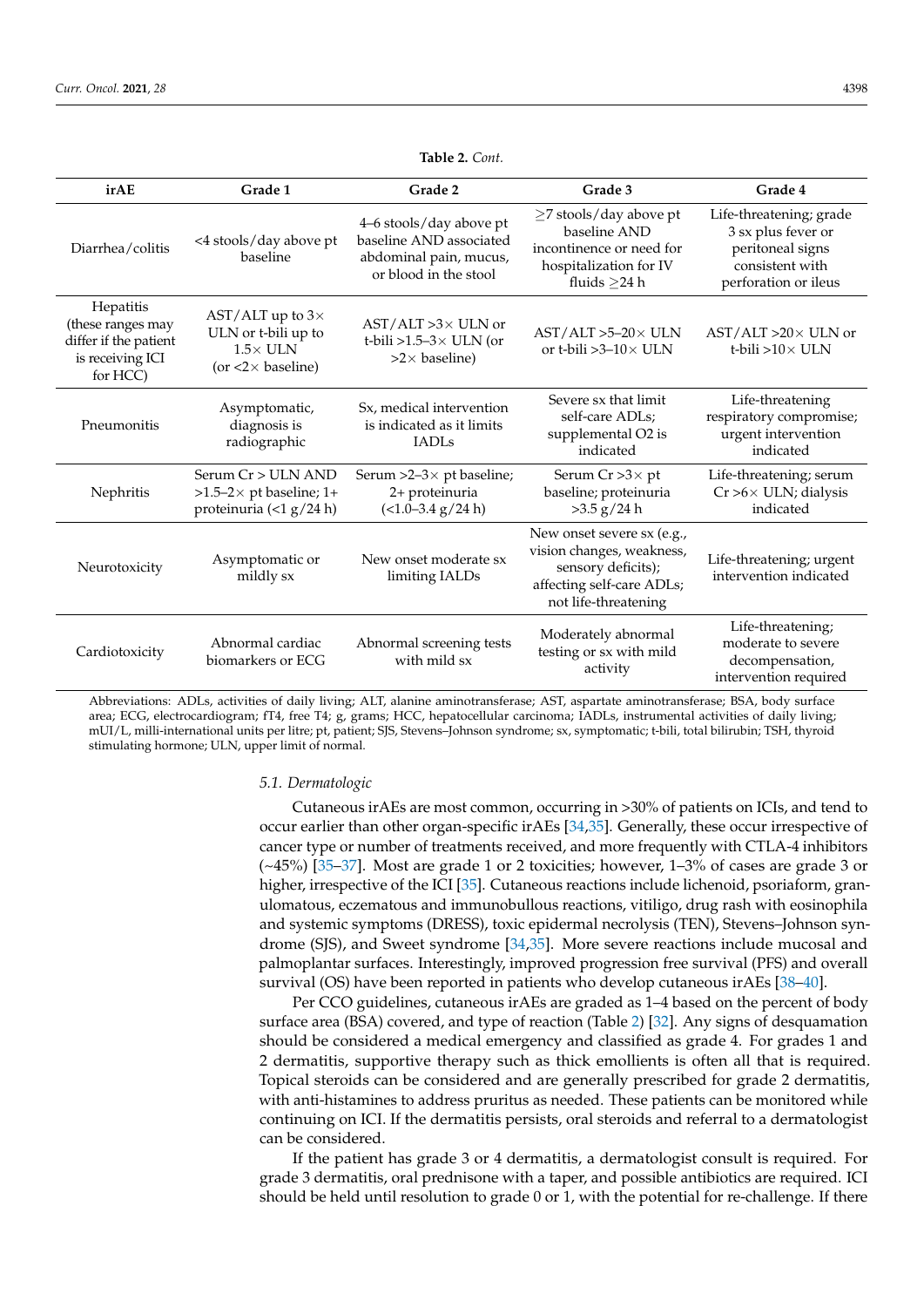is no improvement, or if the patient has grade 4 dermatitis (<5% of patients), the ICI should be permanently discontinued. Grade 4 dermatitis requires longer term IV steroids with a slower taper, as well as hospital admission for supportive care.

#### *5.2. Endocrine*

The incidence of endocrine irAEs ranges in the literature; however, one meta-analysis reported an overall incidence of clinically significant endocrinopathies of approximately 10% [\[41\]](#page-13-15). The most common endocrinopathies include acute hypophysitis and thyroid disease, though others such as development of type one diabetes mellitus (DM1), primary adrenal insufficiency (AI), hypercalcemia, and hypoparathyroidism occur more rarely [\[41](#page-13-15)[,42\]](#page-13-16). Hypophysitis occurs most frequently with dual ICI or anti-CTLA4 Ab, whereas hypo- or hyperthyroidism occurs more frequently with PD-1 inhibitors [\[42](#page-13-16)[,43\]](#page-14-0). Diagnosis of endocrine irAEs can be difficult due to their presentation with vague symptoms that can mimic a patient's cancer such as fatigue, anorexia, and nausea. With the exception of labs assessing thyroid function and electrolytes including calcium, there are no routine laboratory tests that are monitored to detect endocrine dysfunction. However, some physicians using CTLA-4 inhibitors will assess other endocrine hormone levels (e.g., ACTH, testosterone, LH/FSH) at the onset of treatment to record the patient's baseline for future comparison.

Endocrine irAEs are rarely grade 3–4, and though steroids can be given, efficacy is not well-established in improving the pituitary–thyroid–adrenal axis [\[44\]](#page-14-1). Generally, hormone replacement is sufficient, though in rare severe cases admission to hospital for supportive care and/or other investigations may be required. For both hypo- and hyperthyroidism, grade 1 adverse events (AEs) occur in an asymptomatic patient with altered thyroid stimulating hormone (TSH) levels. These patients can be followed and their thyroid chemistry monitored without stopping the ICI. In the case of grade 2 AEs, the patient may have moderate symptoms that necessitate treatment. This includes levothyroxine in the case of hypothyroidism. For hyperthyroidism, beta blockers are the mainstay of symptomatic treatment as well as hydration and anti-diarrheals. Agents such as methimazole or propylthiouracil in the case of hyperthyroidism may be less effective in ICI induced hyperthyroidism unless true Graves' disease is present, and consultation with an endocrinologist is warranted in grade 3 or 4 cases [\[45\]](#page-14-2). Immune-related thyrotoxicosis generally transitions to hypothyroidism and ultimately requires thyroid hormone supplementation [\[46](#page-14-3)[–48\]](#page-14-4). For any grade 3 or 4 hypo-/hyperthyroidism, hospitalization may be indicated for supportive management. Steroids have not been shown to decrease the duration of toxicity [\[49\]](#page-14-5). If grade 2 or 3, ICI should be withheld until the patient is stable on hormone therapy and prednisone has been tapered to <7.5 mg of prednisone equivalents per day, with the possibility of re-challenge. If grade 4, re-challenge can be reasonable once the patient is stable on hormone replacement, although individual patient situations need to be considered [\[33\]](#page-13-9).

Hypophysitis typically presents as low TSH and low free T4. It occurs more frequently in males, and after approximately 2–6 months of treatment with an ICI [\[50\]](#page-14-6). Symptoms can be vague, or mimic the patient's cancer, and so diagnosis can be delayed [\[51\]](#page-14-7). Once suspected however, endocrinology should be involved. Chemistry to assess morning cortisol, adrenocorticotropic hormone (ACTH), luteinizing hormone (LH), follicle stimulating hormone (FSH), and growth hormone (GH) will confirm the diagnosis. Imaging to rule out a cause that would require intervention should be completed. If a patient has grade 1 hypophysitis, monitor closely and continue the ICI. If the patient has grade 2 hypophysitis, withhold the ICI until grade 0–1, and re-challenge if the patient is stable on hormone replacement and asymptomatic. As with other endocrinopathies, if grade 3 or 4 hypophysitis is identified, the ICI may be resumed with appropriate hormone supplementation and monitoring once the initial clinical symptoms resolve.

Adrenal insufficiency (AI) as an irAE is rare though can be life-threatening. It can manifest as primary (0.7% and 4.2% of cases with single or double ICI, respectively [\[52](#page-14-8)[,53\]](#page-14-9)) or secondary AI (via hypophysitis), depending on the target of autoimmune antibodies. If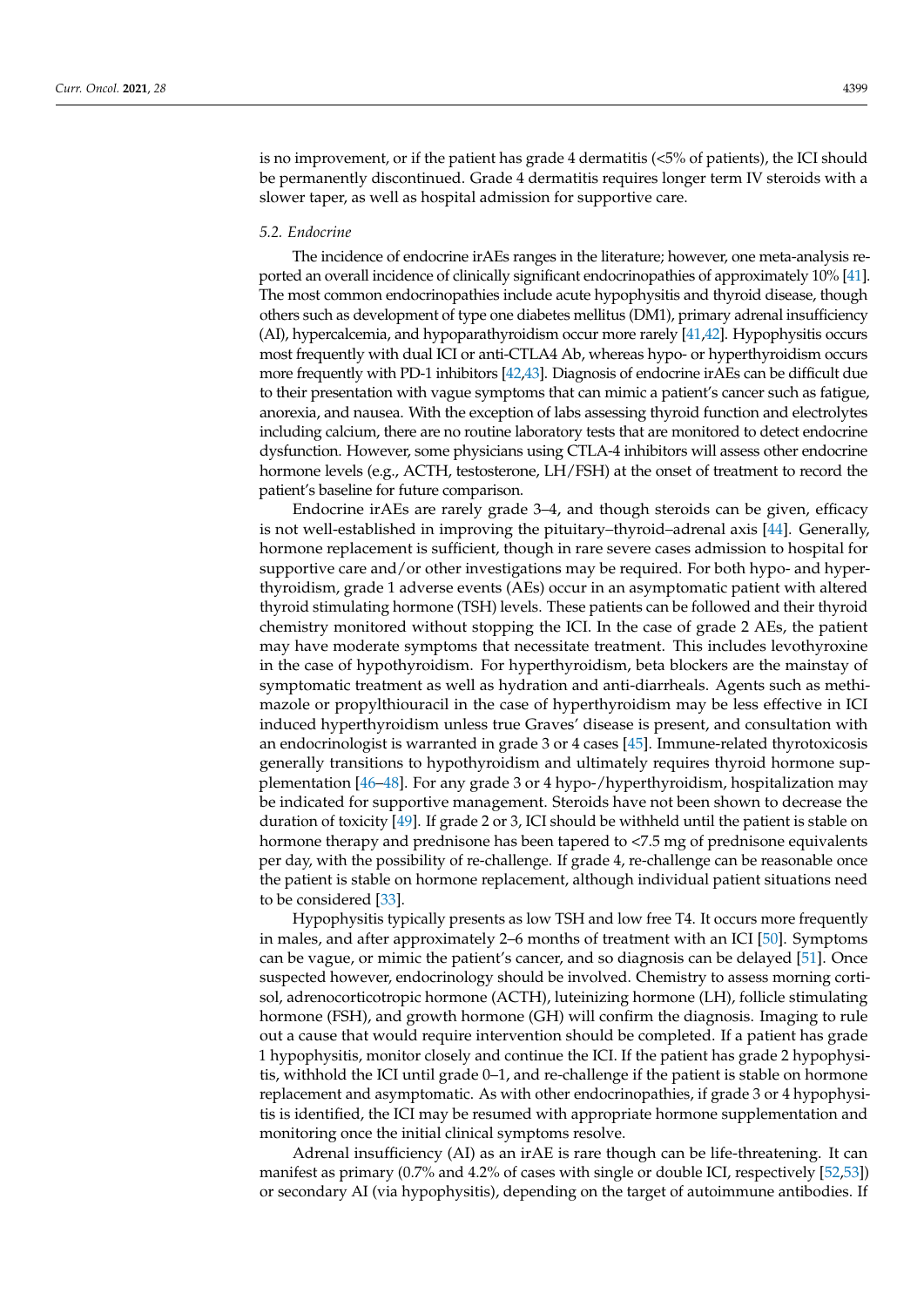similarly, and complete a CT of the adrenals to assess for hemorrhage or metastases [\[54\]](#page-14-10). In general, once the patient reaches at least grade 2 AI, corticosteroids should be initiated, with likely long-term replacement required. In grades 2 and higher, ICI should be withheld until the irAE reaches grade 0 or 1, though re-challenge with ICI can resume once the patient is stable on hormone replacement and asymptomatic.

#### *5.3. Gastrointestinal*

Diarrhea is a common irAE occurring in ~35%, 20%, and >40% of patients on CTLA-4, PD-1 inhibitors, or combination therapy, respectively, though colitis is found in only 12%, 1%, and 14% of patients, respectively [\[55,](#page-14-11)[56\]](#page-14-12). Similar symptoms occur with enteritis; however, constipation due to inflammation and abdominal pain are also possible presenting features. Typically, the work-up consists of a history and physical exam, as well as stool samples to rule out infection. Depending on the severity and type of symptoms elicited, computed tomography (CT) to evaluate for perforation or the extent of inflammation can be helpful. The median time to onset of diarrhea/colitis is 6–8 weeks for ipilimumab and nivolumab, and 3–4 months for pembrolizumab [\[57\]](#page-14-13). Therapy can range from supportive therapy with loperamide, in the case of grade 1 irAEs, the addition of IV hydration, electrolyte replacement, and oral steroids in the case of grade 2 irAE, to IV steroids and possible antibiotics with hospital admission for supportive care in the case of grade 3 or 4 irAEs. For grade 1 AEs, ICI can continue as long as patient symptoms are controlled with supportive therapy. For grade 2 AEs, ICI should be withheld until grade 0 and the patient is on  $\langle 7.5 \text{ mg/day} \rangle$  prednisone equivalents if on a CTLA-4 inhibitor, or  $\langle 10 \text{ mg/day} \rangle$ prednisone equivalents if on a PD-1 inhibitor. For grades 3 and 4 diarrhea, ICI should be discontinued. In some cases, the addition of infliximab is necessary, though caution is advised with grade 4 AE due to the risk of bowl perforation.

Liver toxicity can occur in 1–17% of patients on ICI [\[51](#page-14-7)[,58,](#page-14-14)[59\]](#page-14-15). The incidence varies by regimen with those on CTLA-4 inhibitors occurring slightly more commonly. Most events are grade 1 or 2. Liver chemistry should be reviewed with each ICI cycle as asymptomatic elevations in transaminases are the most common initial presentation [\[51\]](#page-14-7). There are many reasons a patient with cancer on ICI can present with hepatitis; therefore, alternative diagnoses should be carefully considered and can include disease progression, thrombosis, drug-induced liver injury, acute infections, alcohol-induced hepatitis, effects of other concomitant systemic therapies, as well as irAEs. If grade 1, the patient can be monitored while continuing on ICI. If grade 2, prednisone should be initiated with a slow taper provided liver transaminases normalize with treatment. Once normalized, and provided the patient is on  $\leq 10$  mg prednisone equivalents per day, re-challenge with ICI can be considered. If grade 3 or 4, hepatology/gastroenterology should be consulted, and biopsy considered. In such cases, high dose IV steroids are required with a long taper. If there is no downward trend to suggest the resolution of transaminitis by 3 days, mycofenolate mofetil (MMF) should be added. Again, if there is no improvement by 7 days, a switch to another immunosuppressant such as tacrolimus should be made. As a last resort, infliximab, after consultation with expert opinion and the patient, can be considered, as it may also cause transaminitis. If the hepatitis is grade 3 or 4, the ICI should be permanently discontinued.

#### *5.4. Lung*

Though pneumonitis as an irAE is rare  $\langle 5\%$  of cases and  $\langle 1\%$  meeting criteria for grade 3 or 4 toxicity, or <10% of cases for mono- and combination therapy, respectively), it can be life-threatening and warrants careful consideration [\[60,](#page-14-16)[61\]](#page-14-17). Patients can present with a dry, unproductive cough, tachypneic, dyspneic, tachycardic, cyanosed, and/or fatigue [\[61\]](#page-14-17). They can have exertional hypoxia, or hypoxia as lung inflammation and interstitial/alveolar infiltrates increase [\[61\]](#page-14-17). Grade 1 disease is asymptomatic and requires no intervention; however, prednisone can be considered and oxygen saturation, chest x-ray (CXR), or possibly CT should be completed with subsequent cycles. If the patient is placed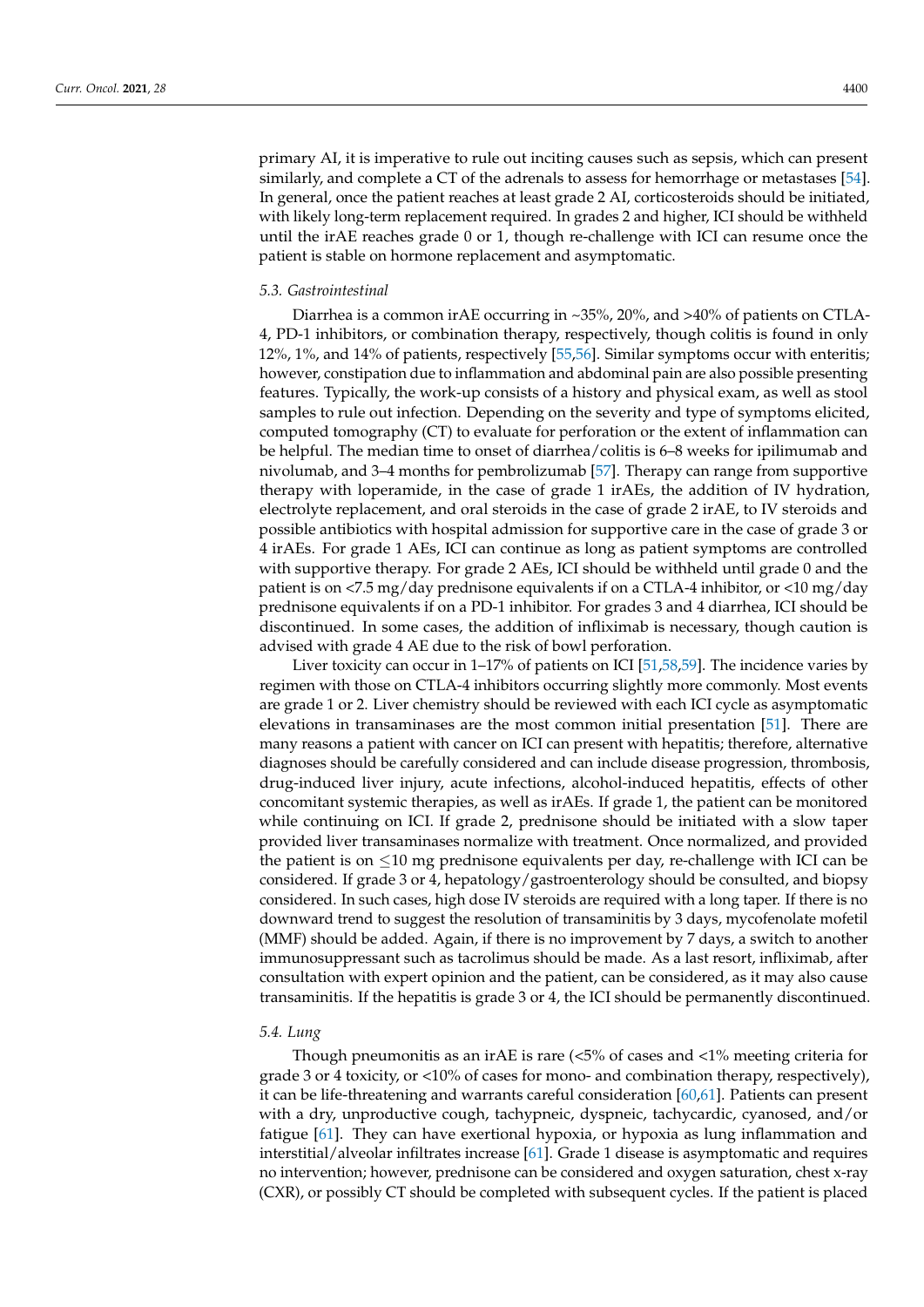on steroids for any reason, consider withholding the ICI until resolution. Patients are symptomatic with grade 2 irAEs and therefore require medical intervention. Respirology and infectious disease consults are recommended, as well as starting prednisone with a long taper once resolution begins. If there is no improvement by 48–72 h, the patient should be approached as grade 3 or 4 pneumonitis and the ICI should be withheld until symptom resolution and the patient is on <10 mg/day prednisone equivalents. Re-challenge can occur, but if toxicity recurs, the ICI should be discontinued.

Grade 3 and 4 pneumonitis are treated the same. Respirology and infectious disease consults are recommended, as well as consideration for bronchoscopy/biopsy to aid with the diagnosis. High dose steroids should be initiated with a long taper once symptoms improve. If there is no improvement at 48 h, additional immunosuppression with infliximab should be added to the treatment. Supportive care such as oxygen and prophylactic antibiotics should be included; the ICI should be permanently discontinued.

#### *5.5. Renal*

Nephritis is typically asymptomatic at onset and is found with rising serum creatinine on routine labs [\[62\]](#page-14-18). On progression, symptoms can include edema, oliguria, and other electrolyte abnormalities. Renal toxicity occurs in <5% of patients [\[63,](#page-14-19)[64\]](#page-14-20). The management of grade 1 disease includes hydration, cessation of nephrotoxic medications, and correcting electrolyte imbalances. ICI can be continued provided creatinine stabilizes or decreases. Grade 2, 3, and 4 nephritis are treated similarly. As with other irAEs, other causes of elevated creatinine should be ruled out with urine microscopy and ultrasound +/− biopsy; nephrologist consultation should be considered. For grade 2 AE, prednisone should be started and tapered once creatinine reaches grade 0 or 1 levels. The ICI should be withheld until creatinine decreases to grade 1 criteria, and the patient is on  $\langle 10 \text{ mg}/\text{day}$  of prednisone equivalents. For grades 3 and 4 AE, methylprednisolone should be initiated with a slow taper once resolution occurs. Addition of MMF could be considered in refractory cases, and hemodialysis may be necessary. If grade 3 or 4 irAEs, discontinue the ICI.

#### *5.6. Neurologic*

There are a wide variety of neurotoxicities at various degrees of severity that can occur due to ICI therapy, but occur in <5% of patients [\[65](#page-14-21)[,66\]](#page-14-22). These include potential antibodymediated toxicities such as paresthesias, Guillian–Barre syndrome, and myasthenia gravis, or other sensory, motor, and CNS toxicities like enteric neuropathy, inflammatory myopathy, lymphocytic meningitis, cerebral vasculitis, and optic neuritis [\[65](#page-14-21)[,66\]](#page-14-22). Neurologic irAEs usually occur within one to six weeks of starting ICI treatment [\[65,](#page-14-21)[66\]](#page-14-22). If grade 1, the ICI can be continued, and the patient monitored closely for progression. If grade 2 or greater, a neurology consult is recommended as well as magnetic resonance imaging, lumbar puncture, nerve conduction studies, or electromyography based on the patient's symptoms to rule out other non-ICI-related causes. For grade 2, oral steroids should be initiated while ICI is withheld. Re-challenge can be considered once symptoms are grade 0 or 1, and a review with a multidisciplinary team to weigh the risks and benefits occurs. If grades 3 or 4, the ICI should be permanently discontinued and higher doses of prednisone to control the AE are recommended. For any grade 2–4 irAEs, consider a separate immunosuppressive agent if there is no improvement on prednisone (e.g., infliximab or MMF). Some patients may require IV immunoglobulin (IVIG), plasmapheresis, or other supportive approaches.

## *5.7. Cardiac*

The incidence of cardiac toxicities is <1% for both single and double agent ICI, and presents as a wide variety of toxicities including myocarditis, pericarditis, arrhythmias, cardiomyopathy, and impaired ventricular function [\[33,](#page-13-9)[60\]](#page-14-16). Though infrequent, cardiotoxicity can be life-threatening. If suspected, a consultation with a cardiologist is recommended, as well as holding the ICI and instituting high dose corticosteroids. If required, escalation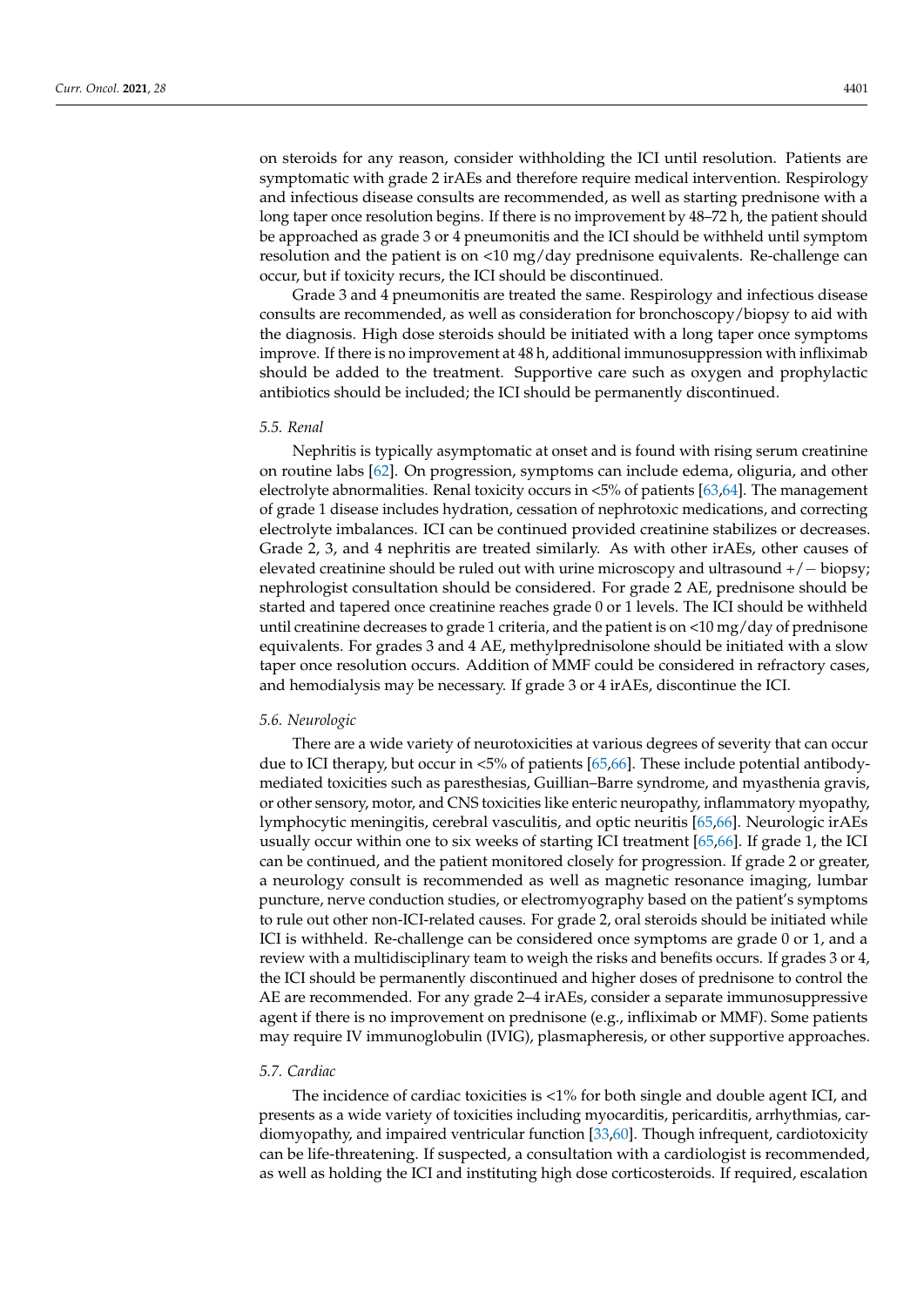to other immunosuppressive agents can be performed. It is unclear whether re-challenge should be conducted.

#### **6. Efficacy of Immunotherapy after Treatment with Corticosteroids for Any Reason**

Corticosteroids affect and attenuate numerous points along a pro-inflammatory pathway. As such, it was thought that perhaps glucocorticoids may reduce the efficacy of ICI, and ultimately patient outcomes. Because of this, patients on systemic glucocorticoids have generally been excluded from clinical trials of ICIs, leaving it to retrospective analyses to address the use of steroids in patients on ICI and their outcomes, and whether there is a causal relationship, or merely an association if outcomes differ.

One such retrospective study included 640 patients treated for NSCLC with single agent ICI, 14% of which were on corticosteroids  $\geq 10$  mg prednisone-equivalents per day, and 75% of whom had steroids prescribed for cancer-related dyspnea, fatigue, or control of symptoms from brain metastases [\[67\]](#page-15-0). Upon taking anti-PD-1/PD-L1 ICIs, patients experienced significantly lower objective response rates (ORR) and reduced PFS and OS, even when multivariate analyses were completed to take into account other potentially confounding variables [\[67\]](#page-15-0). As well, the use of corticosteroids or other immune-modulating medications (e.g., infliximab) to treat irAEs were not subsequently associated with decreased efficacy [\[67\]](#page-15-0). The authors hypothesized that commencing corticosteroids before initiating ICIs could reduce efficacy, though not once the patient had already responded to ICI. Though interesting, these conclusions should be interpreted with caution as patients on steroids for cancer-related symptom management may, at baseline, have a lower performance status than the comparator group, which would also confer a poorer PFS and OS, confounding the final analysis.

A more recent systematic review and meta-analysis assessing OS and PFS outcomes in patients with NSCLC treated with  $ICI + / –$  corticosteroids for any reason included 5461 patients from 14 studies [\[68\]](#page-15-1). The authors found that despite the retrospective nature, low quality studies, and significant heterogeneity and publication bias, the use of corticosteroids for any reason while on ICI significantly reduced OS and PFS versus patients who did not take corticosteroids [\[68\]](#page-15-1). A subgroup analysis stratifying patients by reason for corticosteroid use showed worse OS if being used for supportive therapy versus those in which they were used to manage brain metastases, though PFS was no different [\[68\]](#page-15-1).

Another meta-analysis included 15 studies with over 14,000 patients of any cancer type who had corticosteroid administration before and/or after initiation of ICI treatment [\[69\]](#page-15-2). Corticosteroid use significantly reduced PFS and OS in cancer patients treated with ICI. In a planned subgroup analysis, the reason for corticosteroid use impacted efficacy: those for whom steroids had been prescribed for cancer-related symptoms had a shorter PFS and OS versus those patients for whom corticosteroids were prescribed to address an irAE where there was no detrimental impact on OS [\[69\]](#page-15-2).

Finally, one study prospectively followed 341 patients with hepatocellular carcinoma (HCC) treated with ICI therapy alone to assess the differences between PFS, OS, and ORR between patients receiving and not receiving corticosteroid therapy [\[70\]](#page-15-3). Overall, corticosteroid use did not predict for worse OS, PFS, or ORR in uni-/multivariate analyses. However, corticosteroids prescribed for cancer-related indications were predictive for significantly shorter PFS and were associated with refractoriness to ICI. The authors proposed that this was due to the fact that patients with symptomatic HCC have a poorer prognosis, rather than a causal relationship between corticosteroid use and outcomes [\[70\]](#page-15-3).

Generally, these studies use a threshold of 10 mg of prednisone equivalents per day, which is slightly above physiologic levels. In practice, if corticosteroids are required, patients should be on the lowest possible dose while on ICI, though they are not excluded from ICI therapy if they exceed the studied threshold of 10 mg of prednisone equivalents per day. It is reassuring that studies have demonstrated no adverse effect on the efficacy of ICI in patients prescribed corticosteroids to manage irAEs.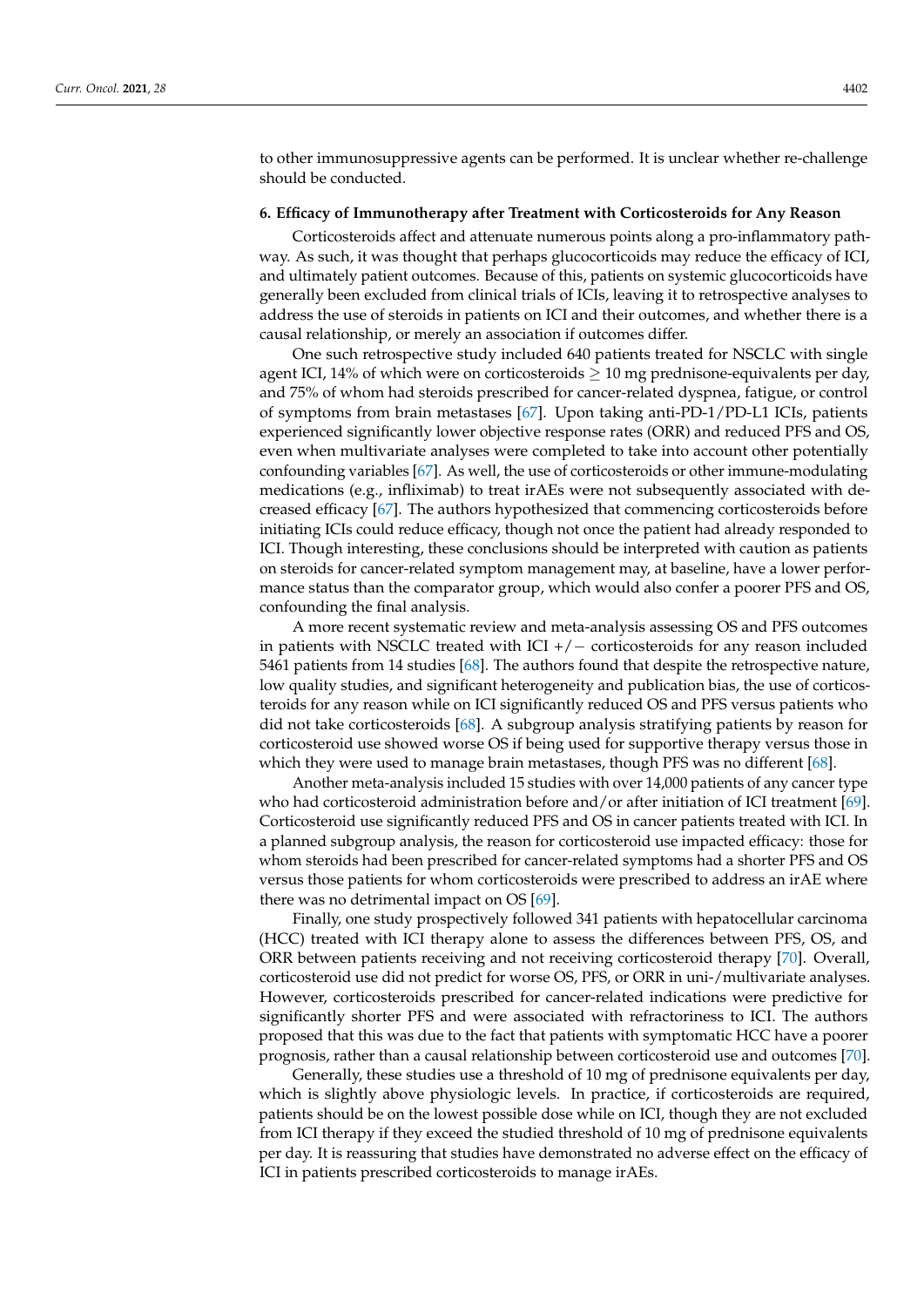#### **7. Re-Challenge with ICI after Interruption Due to irAE**

When an ICI is held due to an irAE, a decision needs to be made with respect to re-initiating/re-challenging a patient with the drug due to concerns that re-challenge will be associated with recurrence of the irAE, which is especially worrisome if the event was of a higher grade or serious. Unfortunately, understanding which factors to take into account when weighing the risks and benefits of ICI re-challenge are unknown. One study that attempted to address this question found that patients who responded to an ICI prior to holding due to an irAE may not benefit from re-challenge, while for those without an OR at the time ICI was held, re-challenge was associated with improved PFS and OS versus those who were not re-challenged [\[71\]](#page-15-4). Though interesting, this study was of a small sample size, and there are reasons other than an irAE that can lead to discontinuation of the ICI that appear not to have been accounted for (e.g., worse performance status).

One observational study aimed to identify the rate of recurrence of the same irAE that prompted ICI interruption and management upon ICI re-challenge, in an attempt to identify clinical features associated with recurrence [\[72\]](#page-15-5). In a population of 452 cases of irAEs where re-challenge occurred, 28.8% of patients experienced recurrence of the initial irAE, with those on CTLA-4 or combination therapy experiencing recurrence most often. Colitis, hepatitis, and pneumonitis were associated with higher recurrence rates compared to adrenal events, which were found to have lower recurrence rates in a multivariate analysis [\[72\]](#page-15-5). Recurrence of a different irAE after re-challenge was reported in only 4.4% of cases, with colitis being the most frequent [\[72\]](#page-15-5). Similar recurrence rates have been shown in other studies [\[71](#page-15-4)[,73–](#page-15-6)[75\]](#page-15-7).

Several approaches to re-challenge post-holding an ICI due to an irAE exist, including: (i) no re-challenge, (ii) switching to another class of ICI, (iii) re-challenge with the same ICI regimen, and (iv) restarting ICI with prophylactic immunosuppressive therapy. As above, depending on which organ system was affected and provided the irAE was lower grade, re-challenge with the same ICI is reasonable, and does not necessarily require prophylactic immunosuppressive therapy. There is insufficient evidence to support re-challenge with another class of ICI as traditionally ICI have not been studied in sequence in clinical trials; however, there are data to support ceasing doublet ICI treatment and continuing on with one of the single agent ICIs from the doublet regimen. If the irAE was severe enough, re-challenge is not recommended.

#### **8. Hyper-Progression**

A relatively new and controversial side effect of ICI use is the concept of hyperprogressive disease (HPD). There appear to be emerging data that a subset of patients treated with ICI experience rapid progression of disease and receive no benefit from IO. A full discussion on HPD is beyond the scope of this review; however, please see the Canadian consensus guideline by Dr. S. Laurie and colleagues for a review of the topic [\[76\]](#page-15-8).

#### **9. Conclusions**

ICIs have become the mainstay of therapy in many cancer types, including lung cancers. Through their relatively non-specific upregulation of the immune system, a variety of irAEs can occur, the frequency of which depends on the patient, the cancer type, and the specific ICI antibody. Careful assessment of patients for irAEs through history taking, physical exam, and routine laboratory assessments are key to identifying irAEs at early stages, when they can potentially be managed more easily and before progressing to higher grades or more serious effects. Generally, most patients are eligible for re-challenge, and the use of corticosteroids to address an irAE is not associated with more poor patient outcomes.

**Author Contributions:** Writing—original draft preparation, C.H.C.; writing—review and editing, R.A.J.; supervision, R.A.J. All authors have read and agreed to the published version of the manuscript.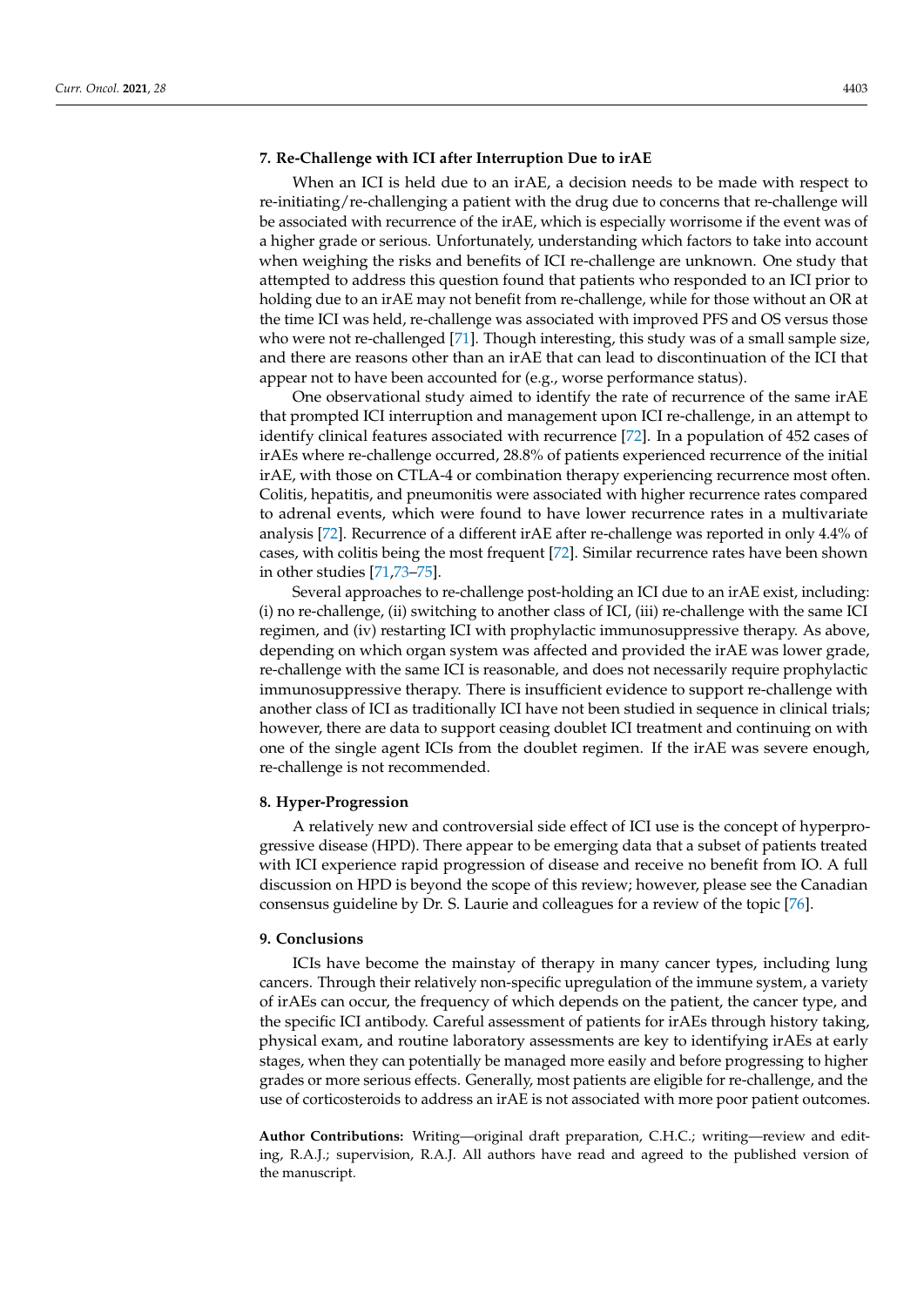**Funding:** This article, as well as several others in the Special Issue, was supported by grants from Amgen Canada, AstraZeneca Canada Inc., Eisai Canada Limited, Hoffman La Roche Canada (journal publication fees only), Jazz Pharmaceuticals Canada Inc., Novartis Canada, Sanofi Canada, Pfizer Canada Inc. Funds were used to pay journal publication fees, provide administrative support, and honorariums for some authors. These entities did not influence the content of the articles, nor did they review the article prior to publication.

**Conflicts of Interest:** C.H.C.: none. R.A.J.: has participated on advisory boards for AbbVie, Amgen, AstraZeneca, Bayer, Bristol-Myers Squibb, EMD Serono, Fusion Pharmaceuticals, Glaxo Smith Klein, Jazz Pharmaceuticals, Lilly, Merck Sharp & Dohme, Novartis, Pfizer, Roche Canada, Sanofi/Regeneron, and Takeda; has received honoraria from Amgen, AstraZeneca, Bristol-Myers Squibb, Merck Sharp & Dohme, Novartis Pharmaceuticals Canada, and Roche Canada; and has received research funding from Astellas, AstraZeneca/MedImmune, Bristol-Myers Squibb, Debiopharm Group, Merck Sharp & Dohme, Novartis and Turnstone Bio.

#### **References**

- <span id="page-12-0"></span>1. Sanmamed, M.F.; Chen, L. A Paradigm Shift in Cancer Immunotherapy: From Enhancement to Normalization. *Cell* **2018**, *175*, 313–326. [\[CrossRef\]](http://doi.org/10.1016/j.cell.2018.09.035) [\[PubMed\]](http://www.ncbi.nlm.nih.gov/pubmed/30290139)
- <span id="page-12-1"></span>2. Ramos-Casals, M.; Brahmer, J.R.; Callahan, M.K.; Flores-Chávez, A.; Keegan, N.; Khamashta, M.A.; Lambotte, O.; Mariette, X.; Prat, A.; Suárez-Almazor, M.E. Immune-related adverse events of checkpoint inhibitors. *Nat. Rev. Dis. Prim.* **2020**, *6*, 1–21. [\[CrossRef\]](http://doi.org/10.1038/s41572-020-0160-6)
- <span id="page-12-2"></span>3. Wei, S.C.; Duffy, C.R.; Allison, J.P. Fundamental Mechanisms of Immune Checkpoint Blockade Therapy. *Cancer Discov.* **2018**, *8*, 1069–1086. [\[CrossRef\]](http://doi.org/10.1158/2159-8290.CD-18-0367) [\[PubMed\]](http://www.ncbi.nlm.nih.gov/pubmed/30115704)
- <span id="page-12-3"></span>4. Simon, S.; Labarriere, N. PD-1 expression on tumor-specific T cells: Friend or foe for immunotherapy? *OncoImmunology* **2018**, *7*, e1364828. [\[CrossRef\]](http://doi.org/10.1080/2162402X.2017.1364828) [\[PubMed\]](http://www.ncbi.nlm.nih.gov/pubmed/29296515)
- <span id="page-12-4"></span>5. Xu, C.; Chen, Y.; Du, X.-J.; Liu, J.-Q.; Huang, C.-L.; Chen, L.; Zhou, G.-Q.; Li, W.-F.; Mao, Y.-P.; Hsu, C.; et al. Comparative safety of immune checkpoint inhibitors in cancer: Systematic review and network meta-analysis. *BMJ* **2018**, *363*, k4226. [\[CrossRef\]](http://doi.org/10.1136/bmj.k4226) [\[PubMed\]](http://www.ncbi.nlm.nih.gov/pubmed/30409774)
- <span id="page-12-5"></span>6. Petrelli, F.; Grizzi, G.; Ghidini, M.; Ghidini, A.; Ratti, M.; Panni, S.; Cabiddu, M.; Ghilardi, M.; Borgonovo, K.; Parati, M.C.; et al. Immune-related Adverse Events and Survival in Solid Tumors Treated with Immune Checkpoint Inhibitors: A Systematic Review and Meta-Analysis. *J. Immunother.* **2020**, *43*, 1–7. [\[CrossRef\]](http://doi.org/10.1097/CJI.0000000000000300)
- <span id="page-12-6"></span>7. Yoest, J.M. Clinical features, predictive correlates, and pathophysiology of immune-related adverse events in immune checkpoint inhibitor treatments in cancer: A short review. *ImmunoTargets Ther.* **2017**, *6*, 73–82. [\[CrossRef\]](http://doi.org/10.2147/ITT.S126227) [\[PubMed\]](http://www.ncbi.nlm.nih.gov/pubmed/29067284)
- <span id="page-12-7"></span>8. Parakh, S.; Cebon, J.; Klein, O. Delayed Autoimmune Toxicity Occurring Several Months After Cessation of Anti-PD-1 Therapy. *Oncologist* **2018**, *23*, 849–851. [\[CrossRef\]](http://doi.org/10.1634/theoncologist.2017-0531)
- <span id="page-12-8"></span>9. Pauken, K.E.; Dougan, M.; Rose, N.R.; Lichtman, A.H.; Sharpe, A.H. Adverse Events Following Cancer Immunotherapy: Obstacles and Opportunities. *Trends Immunol.* **2019**, *40*, 511–523. [\[CrossRef\]](http://doi.org/10.1016/j.it.2019.04.002)
- <span id="page-12-9"></span>10. Khoja, L.; Day, D.; Chen, T.W.-W.; Siu, L.L.; Hansen, A.R. Tumour- and class-specific patterns of immune-related adverse events of immune checkpoint inhibitors: A systematic review. *Ann. Oncol.* **2017**, *28*, 2377–2385. [\[CrossRef\]](http://doi.org/10.1093/annonc/mdx286)
- <span id="page-12-10"></span>11. Yamaguchi, A.; Saito, Y.; Okamoto, K.; Narumi, K.; Furugen, A.; Takekuma, Y.; Sugawara, M.; Kobayashi, M. Preexisting autoimmune disease is a risk factor for immune-related adverse events: A meta-analysis. *Support. Care Cancer* **2021**, *29*, 7747–7753. [\[CrossRef\]](http://doi.org/10.1007/s00520-021-06359-7)
- 12. Kartolo, A.; Sattar, J.; Sahai, V.; Baetz, T.; Lakoff, J.M. Predictors of Immunotherapy-Induced Immune-Related Adverse Events. *Curr. Oncol.* **2018**, *25*, 403–410. [\[CrossRef\]](http://doi.org/10.3747/co.25.4047) [\[PubMed\]](http://www.ncbi.nlm.nih.gov/pubmed/30464691)
- <span id="page-12-11"></span>13. Eun, Y.; Kim, I.Y.; Sun, J.-M.; Lee, J.; Cha, H.-S.; Koh, E.-M.; Kim, H.; Lee, J. Risk factors for immune-related adverse events associated with anti-PD-1 pembrolizumab. *Sci. Rep.* **2019**, *9*, 1–8. [\[CrossRef\]](http://doi.org/10.1038/s41598-019-50574-6) [\[PubMed\]](http://www.ncbi.nlm.nih.gov/pubmed/31575933)
- <span id="page-12-12"></span>14. Pizarro, C.; Garcia-Diaz, D.; Codner, E.; Salas-Pérez, F.; Carrasco, E.; Pérez-Bravo, F. PD-L1 gene polymorphisms and low serum level of PD-L1 protein are associated to type 1 diabetes in Chile. *Diabetes/Metab. Res. Rev.* **2014**, *30*, 761–766. [\[CrossRef\]](http://doi.org/10.1002/dmrr.2552) [\[PubMed\]](http://www.ncbi.nlm.nih.gov/pubmed/24816853)
- <span id="page-12-13"></span>15. Vaidya, B.; Pearce, S.H.S.; Charlton, S.; Marshall, N.; Rowan, A.D.; Griffiths, I.D.; Kendall-Taylor, P.; Cawston, T.E.; Young-Min, S. An association between the CTLA4 exon 1 polymorphism and early rheumatoid arthritis with autoimmune endocrinopathies. *Rheumatology* **2002**, *41*, 180–183. [\[CrossRef\]](http://doi.org/10.1093/rheumatology/41.2.180)
- <span id="page-12-14"></span>16. Klocke, K.; Sakaguchi, S.; Holmdahl, R.; Wing, K. Induction of autoimmune disease by deletion of CTLA-4 in mice in adulthood. *Proc. Natl. Acad. Sci. USA* **2016**, *113*, E2383–E2392. [\[CrossRef\]](http://doi.org/10.1073/pnas.1603892113) [\[PubMed\]](http://www.ncbi.nlm.nih.gov/pubmed/27071130)
- 17. Wing, K.; Onishi, Y.; Prieto-Martin, P.; Yamaguchi, T.; Miyara, M.; Fehervari, Z.; Nomura, T.; Sakaguchi, S. CTLA-4 Control over Foxp3+ Regulatory T Cell Function. *Science* **2008**, *322*, 271–275. [\[CrossRef\]](http://doi.org/10.1126/science.1160062)
- <span id="page-12-15"></span>18. Lo, B.; Fritz, J.M.; Su, H.C.; Uzel, G.; Jordan, M.B.; Lenardo, M.J. CHAI and LATAIE: New genetic diseases of CTLA-4 checkpoint insufficiency. *Blood* **2016**, *128*, 1037–1042. [\[CrossRef\]](http://doi.org/10.1182/blood-2016-04-712612)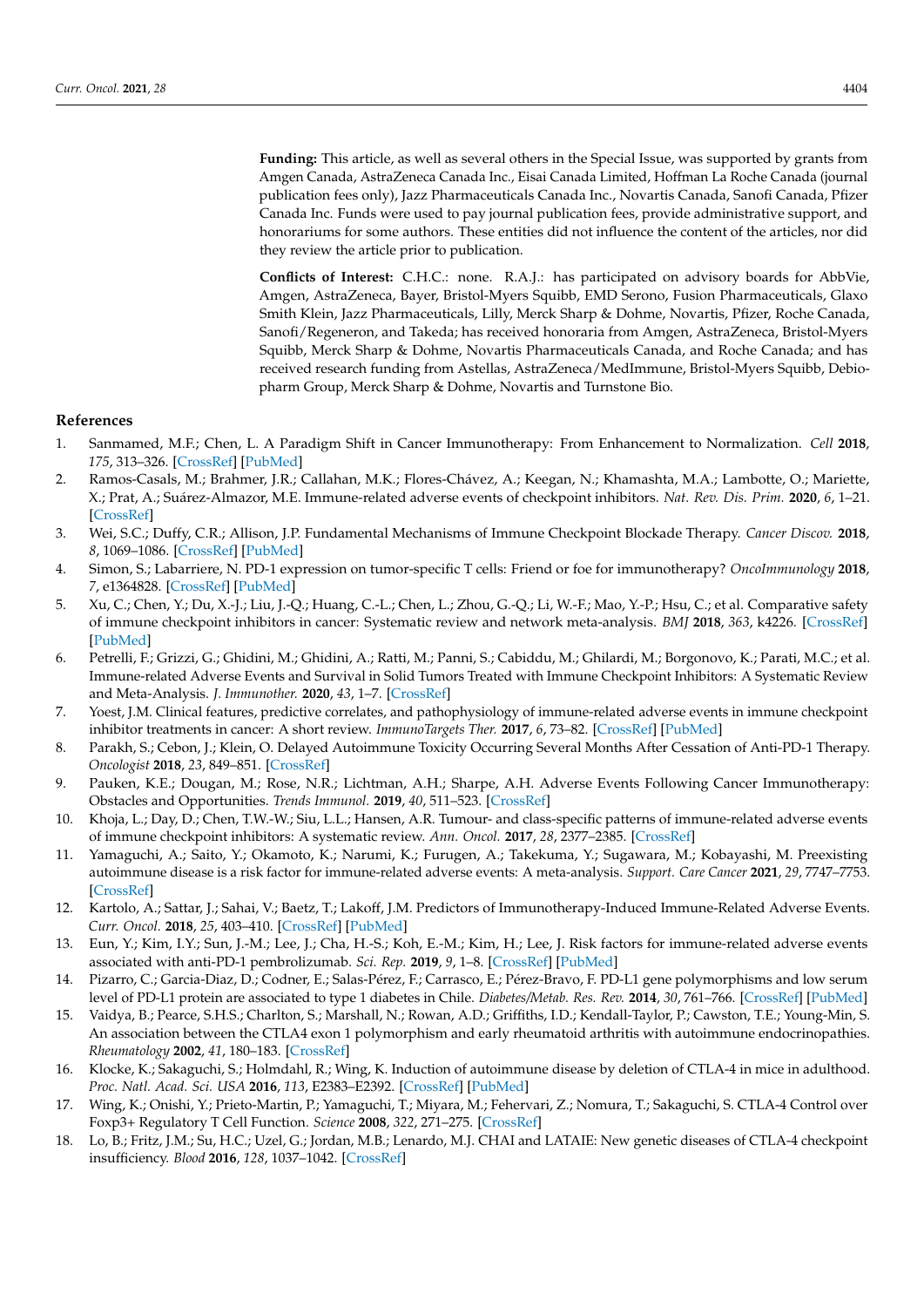- <span id="page-13-0"></span>19. Selby, M.J.; Engelhardt, J.J.; Quigley, M.; Henning, K.A.; Chen, T.; Srinivasan, M.; Korman, A.J. Anti-CTLA-4 Antibodies of IgG2a Isotype Enhance Antitumor Activity through Reduction of Intratumoral Regulatory T Cells. *Cancer Immunol. Res.* **2013**, *1*, 32–42. [\[CrossRef\]](http://doi.org/10.1158/2326-6066.CIR-13-0013) [\[PubMed\]](http://www.ncbi.nlm.nih.gov/pubmed/24777248)
- 20. Knochelmann, H.M.; Dwyer, C.; Bailey, S.; Amaya, S.M.; Elston, D.M.; Mazza-McCrann, J.M.; Paulos, C.M. When worlds collide: Th17 and Treg cells in cancer and autoimmunity. *Cell. Mol. Immunol.* **2018**, *15*, 458–469. [\[CrossRef\]](http://doi.org/10.1038/s41423-018-0004-4) [\[PubMed\]](http://www.ncbi.nlm.nih.gov/pubmed/29563615)
- <span id="page-13-1"></span>21. von Euw, E.; Chodon, T.; Attar, N.; Jalil, J.; Koya, R.C.; Comin-Anduix, B.; Ribas, A. CTLA4 blockade increases Th17 cells in patients with metastatic melanoma. *J. Transl. Med.* **2009**, *7*, 35. [\[CrossRef\]](http://doi.org/10.1186/1479-5876-7-35)
- <span id="page-13-2"></span>22. Latchman, Y.E.; Liang, S.C.; Wu, Y.; Chernova, T.; Sobel, R.A.; Klemm, M.; Kuchroo, V.K.; Freeman, G.J.; Sharpe, A.H. PD-L1 deficient mice show that PD-L1 on T cells, antigen-presenting cells, and host tissues negatively regulates T cells. *Proc. Natl. Acad. Sci. USA* **2004**, *101*, 10691–10696. [\[CrossRef\]](http://doi.org/10.1073/pnas.0307252101)
- 23. Gianchecchi, E.; Fierabracci, A. Inhibitory Receptors and Pathways of Lymphocytes: The Role of PD-1 in Treg Development and Their Involvement in Autoimmunity Onset and Cancer Progression. *Front. Immunol.* **2018**, *9*, 2374. [\[CrossRef\]](http://doi.org/10.3389/fimmu.2018.02374) [\[PubMed\]](http://www.ncbi.nlm.nih.gov/pubmed/30386337)
- 24. Okazaki, T.; Tanaka, Y.; Nishio, R.; Mitsuiye, T.; Mizoguchi, A.; Wang, J.; Ishida, M.; Hiai, H.; Matsumori, A.; Minato, N.; et al. Autoantibodies against cardiac troponin I are responsible for dilated cardiomyopathy in PD-1-deficient mice. *Nat. Med.* **2003**, *9*, 1477–1483. [\[CrossRef\]](http://doi.org/10.1038/nm955) [\[PubMed\]](http://www.ncbi.nlm.nih.gov/pubmed/14595408)
- 25. Nishimura, H.; Nose, M.; Hiai, H.; Minato, N.; Honjo, T. Development of Lupus-like Autoimmune Diseases by Disruption of the PD-1 Gene Encoding an ITIM Motif-Carrying Immunoreceptor. *Immunity* **1999**, *11*, 141–151. [\[CrossRef\]](http://doi.org/10.1016/S1074-7613(00)80089-8)
- <span id="page-13-3"></span>26. Okazaki, T.; Otaka, Y.; Wang, J.; Hiai, H.; Takai, T.; Ravetch, J.V.; Honjo, T. Hydronephrosis associated with antiurothelial and antinuclear autoantibodies in BALB/c-Fcgr2b−/−Pdcd1−/− mice. *J. Exp. Med.* **2005**, *202*, 1643–1648. [\[CrossRef\]](http://doi.org/10.1084/jem.20051984)
- <span id="page-13-4"></span>27. Das, R.; Bar, N.; Ferreira, M.; Newman, A.; Zhang, L.; Bailur, J.K.; Bacchiocchi, A.; Kluger, H.; Wei, W.; Halaban, R.; et al. Early B cell changes predict autoimmunity following combination immune checkpoint blockade. *J. Clin. Investig.* **2018**, *128*, 715–720. [\[CrossRef\]](http://doi.org/10.1172/JCI96798) [\[PubMed\]](http://www.ncbi.nlm.nih.gov/pubmed/29309048)
- <span id="page-13-5"></span>28. Michot, J.; Bigenwald, C.; Champiat, S.; Collins, M.; Carbonnel, F.; Postel-Vinay, S.; Berdelou, A.; Varga, A.; Bahleda, R.; Hollebecque, A.; et al. Immune-related adverse events with immune checkpoint blockade: A comprehensive review. *Eur. J. Cancer* **2016**, *54*, 139–148. [\[CrossRef\]](http://doi.org/10.1016/j.ejca.2015.11.016) [\[PubMed\]](http://www.ncbi.nlm.nih.gov/pubmed/26765102)
- <span id="page-13-6"></span>29. Msc, E.H.B.; Fisher, D.E. Immune and molecular correlates in melanoma treated with immune checkpoint blockade. *Cancer* **2017**, *123*, 2143–2153. [\[CrossRef\]](http://doi.org/10.1002/cncr.30444)
- 30. Sandigursky, S.; Mor, A. Immune-Related Adverse Events in Cancer Patients Treated with Immune Checkpoint Inhibitors. *Curr. Rheumatol. Rep.* **2018**, *20*, 65. [\[CrossRef\]](http://doi.org/10.1007/s11926-018-0770-0)
- <span id="page-13-7"></span>31. Cheng, F.; Loscalzo, J. Autoimmune Cardiotoxicity of Cancer Immunotherapy. *Trends Immunol.* **2017**, *38*, 77–78. [\[CrossRef\]](http://doi.org/10.1016/j.it.2016.11.007)
- <span id="page-13-8"></span>32. Cancer Care Ontario Clinical Practice Guideline—Immune Checkpoint Inhibitor Toxicity Management 2018. Available online: <https://www.cancercareontario.ca/sites/ccocancercare/files/guidelines/full/ImmuneCheckpointInhibitor.pdf> (accessed on 22 September 2021).
- <span id="page-13-9"></span>33. Brahmer, J.R.; Lacchetti, C.; Schneider, B.J.; Atkins, M.B.; Brassil, K.J.; Caterino, J.M.; Chau, I.; Ernstoff, M.S.; Gardner, J.M.; Ginex, P.; et al. Management of immune-related adverse events in patients treated with immune checkpoint inhibitor therapy: American Society of Clinical Oncology Clinical Practice Guideline. *J. Clin. Oncol. Am. Soc. Clin. Oncol. J.* **2018**, *36*, 1714–1768. [\[CrossRef\]](http://doi.org/10.1200/JCO.2017.77.6385) [\[PubMed\]](http://www.ncbi.nlm.nih.gov/pubmed/29442540)
- <span id="page-13-10"></span>34. Kumar, V.; Chaudhary, N.; Garg, M.; Floudas, C.S.; Soni, P.; Chandra, A.B. Current Diagnosis and Management of Immune Related Adverse Events (irAEs) Induced by Immune Checkpoint Inhibitor Therapy. *Front. Pharmacol.* **2017**, *8*, 49. [\[CrossRef\]](http://doi.org/10.3389/fphar.2017.00049) [\[PubMed\]](http://www.ncbi.nlm.nih.gov/pubmed/28228726)
- <span id="page-13-11"></span>35. Muntyanu, A.; Netchiporouk, E.; Gerstein, W.; Gniadecki, R.; Litvinov, I.V. Cutaneous Immune-Related Adverse Events (irAEs) to Immune Checkpoint Inhibitors: A Dermatology Perspective on Management. *J. Cutan. Med. Surg.* **2021**, *25*, 59–76. [\[CrossRef\]](http://doi.org/10.1177/1203475420943260)
- 36. Coleman, E.; Ko, C.; Dai, F.; Tomayko, M.M.; Kluger, H.; Leventhal, J.S. Inflammatory eruptions associated with immune checkpoint inhibitor therapy: A single-institution retrospective analysis with stratification of reactions by toxicity and implications for management. *J. Am. Acad. Dermatol.* **2019**, *80*, 990–997. [\[CrossRef\]](http://doi.org/10.1016/j.jaad.2018.10.062)
- <span id="page-13-12"></span>37. Sibaud, V. Dermatologic Reactions to Immune Checkpoint Inhibitors. *Am. J. Clin. Dermatol.* **2018**, *19*, 345–361. [\[CrossRef\]](http://doi.org/10.1007/s40257-017-0336-3)
- <span id="page-13-13"></span>38. Freeman-Keller, M.; Kim, Y.; Cronin, H.; Richards, A.; Gibney, G.T.; Weber, J. Nivolumab in Resected and Unresectable Metastatic Melanoma: Characteristics of Immune-Related Adverse Events and Association with Outcomes. *Clin. Cancer Res.* **2016**, *22*, 886–894. [\[CrossRef\]](http://doi.org/10.1158/1078-0432.CCR-15-1136)
- 39. Lee, C.K.M.; Li, S.; Tran, D.C.; Zhu, G.; Kim, J.; Kwong, B.Y.; Chang, A.L.S. Characterization of dermatitis after PD-1/PD-L1 inhibitor therapy and association with multiple oncologic outcomes: A retrospective case-control study. *J. Am. Acad. Dermatol.* **2018**, *79*, 1047–1052. [\[CrossRef\]](http://doi.org/10.1016/j.jaad.2018.05.035)
- <span id="page-13-14"></span>40. Sanlorenzo, M.; Vujic, I.; Daud, A.; Algazi, A.; Gubens, M.A.; Luna, S.A.; Lin, K.; Quaglino, P.; Rappersberger, K.; Ortiz-Urda, S. Pembrolizumab Cutaneous Adverse Events and Their Association with Disease Progression. *JAMA Dermatol.* **2015**, *151*, 1206–1212. [\[CrossRef\]](http://doi.org/10.1001/jamadermatol.2015.1916)
- <span id="page-13-15"></span>41. Barroso-Sousa, R.; Barry, W.T.; Garrido-Castro, A.C.; Hodi, F.S.; Min, L.; Krop, I.E.; Tolaney, S.M. Incidence of Endocrine Dysfunction Following the Use of Different Immune Checkpoint Inhibitor Regimens. *JAMA Oncol.* **2018**, *4*, 173–182. [\[CrossRef\]](http://doi.org/10.1001/jamaoncol.2017.3064)
- <span id="page-13-16"></span>42. Byun, D.J.; Wolchok, J.D.; Rosenberg, L.M.; Girotra, M. Cancer immunotherapy—immune checkpoint blockade and associated endocrinopathies. *Nat. Rev. Endocrinol.* **2017**, *13*, 195–207. [\[CrossRef\]](http://doi.org/10.1038/nrendo.2016.205)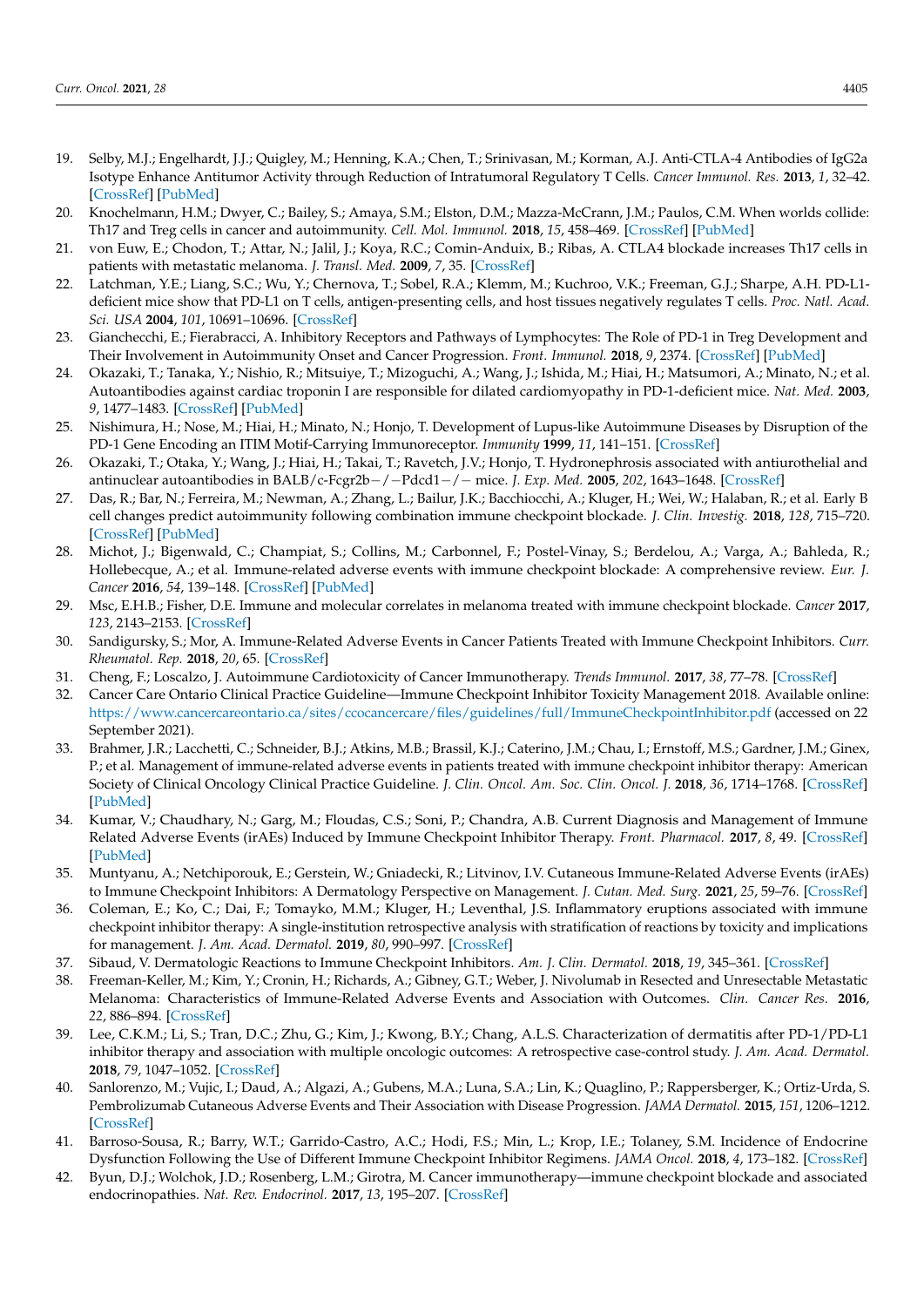- <span id="page-14-0"></span>43. Chang, L.-S.; Barroso-Sousa, R.; Tolaney, S.M.; Hodi, F.S.; Kaiser, U.B.; Min, L. Endocrine Toxicity of Cancer Immunotherapy Targeting Immune Checkpoints. *Endocr. Rev.* **2019**, *40*, 17–65. [\[CrossRef\]](http://doi.org/10.1210/er.2018-00006)
- <span id="page-14-1"></span>44. Del Rivero, J.; Cordes, L.M.; Klubo-Gwiezdzinska, J.; Madan, R.A.; Nieman, L.K.; Gulley, J.L. Endocrine-Related Adverse Events Related to Immune Checkpoint Inhibitors: Proposed Algorithms for Management. *Oncologist* **2019**, *25*, 290–300. [\[CrossRef\]](http://doi.org/10.1634/theoncologist.2018-0470) [\[PubMed\]](http://www.ncbi.nlm.nih.gov/pubmed/32297436)
- <span id="page-14-2"></span>45. Brancatella, A.; Lupi, I.; Montanelli, L.; Ricci, D.; Viola, N.; Sgro, D.; Antonangeli, L.; Sardella, C.; Aragona, M.; Antonuzzo, A.; et al. Management of thyrotoxicosis induced by PD1 and PD-L1 blockade. *J. Endocr. Soc.* **2021**, *5*, bvab093. [\[CrossRef\]](http://doi.org/10.1210/jendso/bvab093) [\[PubMed\]](http://www.ncbi.nlm.nih.gov/pubmed/34337277)
- <span id="page-14-3"></span>46. de Filette, J.; Jansen, Y.; Schreuer, M.; Everaert, H.; Velkeniers, B.; Neyns, B.; Bravenboer, B. Incidence of Thyroid-Related Adverse Events in Melanoma Patients Treated with Pembrolizumab. *J. Clin. Endocrinol. Metab.* **2016**, *101*, 4431–4439. [\[CrossRef\]](http://doi.org/10.1210/jc.2016-2300) [\[PubMed\]](http://www.ncbi.nlm.nih.gov/pubmed/27571185)
- 47. Delivanis, D.A.; Gustafson, M.; Bornschlegl, S.; Merten, A.M.M.; Kottschade, A.L.; Withers, S.; Dietz, P.A.B.; Ryder, M. Pembrolizumab-Induced Thyroiditis: Comprehensive Clinical Review and Insights into Underlying Involved Mechanisms. *J. Clin. Endocrinol. Metab.* **2017**, *102*, 2770–2780. [\[CrossRef\]](http://doi.org/10.1210/jc.2017-00448)
- <span id="page-14-4"></span>48. Castinetti, F.; Albarel, F.; Archambeaud, F.; Bertherat, J.; Bouillet, B.; Buffier, P.; Briet, C.; Cariou, B.; Caron, P.; Chabre, O.; et al. French Endocrine Society Guidance on endocrine side effects of immunotherapy. *Endocr.-Relat. Cancer* **2018**, *26*, G1–G18. [\[CrossRef\]](http://doi.org/10.1530/ERC-18-0320)
- <span id="page-14-5"></span>49. El Sabbagh, R.; Azar, N.S.; Eid, A.A.; Azar, S.T. Thyroid Dysfunctions Due to Immune Checkpoint Inhibitors: A Review. *Int. J. Gen. Med.* **2020**, *13*, 1003–1009. [\[CrossRef\]](http://doi.org/10.2147/IJGM.S261433)
- <span id="page-14-6"></span>50. Marrone, K.A.; Ying, W.; Naidoo, J. Immune-Related Adverse Events from Immune Checkpoint Inhibitors. *Clin. Pharmacol. Ther.* **2016**, *100*, 242–251. [\[CrossRef\]](http://doi.org/10.1002/cpt.394)
- <span id="page-14-7"></span>51. Fay, A.P.; Moreira, R.B.; Filho, P.R.S.N.; Albuquerque, C.; Barrios, C.H. The management of immune-related adverse events associated with immune checkpoint blockade. *Expert Rev. Qual. Life Cancer Care* **2016**, *1*, 89–97. [\[CrossRef\]](http://doi.org/10.1080/23809000.2016.1142827)
- <span id="page-14-8"></span>52. Grouthier, V.; Lebrun-Vignes, B.; Moey, M.; Johnson, D.B.; Moslehi, J.J.; Salem, J.-E.; Bachelot, A. Immune Checkpoint Inhibitor-Associated Primary Adrenal Insufficiency: WHO VigiBase Report Analysis. *Oncologist* **2020**, *25*, 696–701. [\[CrossRef\]](http://doi.org/10.1634/theoncologist.2019-0555) [\[PubMed\]](http://www.ncbi.nlm.nih.gov/pubmed/32390168)
- <span id="page-14-9"></span>53. Brahmer, J.R.; Lacchetti, C.; Thompson, J.A. Management of Immune-Related Adverse Events in Patients Treated with Immune Checkpoint Inhibitor Therapy: American Society of Clinical Oncology Clinical Practice Guideline Summary. *J. Oncol. Pr.* **2018**, *14*, 247–249. [\[CrossRef\]](http://doi.org/10.1200/JOP.18.00005) [\[PubMed\]](http://www.ncbi.nlm.nih.gov/pubmed/29517954)
- <span id="page-14-10"></span>54. González-Rodríguez, E.; Rodríguez-Abreu, D.; on behalf of the Spanish Group for Cancer. Immuno-Biotherapy (GETICA) Immune Checkpoint Inhibitors: Review and Management of Endocrine Adverse Events. *Oncologist* **2016**, *21*, 804–816. [\[CrossRef\]](http://doi.org/10.1634/theoncologist.2015-0509) [\[PubMed\]](http://www.ncbi.nlm.nih.gov/pubmed/27306911)
- <span id="page-14-11"></span>55. Foppen, M.H.G.; Rozeman, E.A.; van Wilpe, S.; Postma, C.; Snaebjornsson, P.; van Thienen, J.V.; van Leerdam, M.E.; Heuvel, M.V.D.; Blank, C.U.; van Dieren, J.; et al. Immune checkpoint inhibition-related colitis: Symptoms, endoscopic features, histology and response to management. *ESMO Open* **2018**, *3*, e000278. [\[CrossRef\]](http://doi.org/10.1136/esmoopen-2017-000278) [\[PubMed\]](http://www.ncbi.nlm.nih.gov/pubmed/29387476)
- <span id="page-14-12"></span>56. Hassel, J.C.; Heinzerling, L.; Aberle, J.; Bähr, O.; Eigentler, T.K.; Grimm, M.-O.; Grünwald, V.; Leipe, J.; Reinmuth, N.; Tietze, J.K.; et al. Combined immune checkpoint blockade (anti-PD-1/anti-CTLA-4): Evaluation and management of adverse drug reactions. *Cancer Treat. Rev.* **2017**, *57*, 36–49. [\[CrossRef\]](http://doi.org/10.1016/j.ctrv.2017.05.003)
- <span id="page-14-13"></span>57. Friedman, C.; Proverbs-Singh, T.A.; Postow, M.A. Treatment of the Immune-Related Adverse Effects of Immune Checkpoint Inhibitors. *JAMA Oncol.* **2016**, *2*, 1346–1353. [\[CrossRef\]](http://doi.org/10.1001/jamaoncol.2016.1051)
- <span id="page-14-14"></span>58. Larkin, J.; Sileni, V.C.; Gonzalez, R.; Grob, J.-J.; Cowey, C.L.; Lao, C.D.; Schadendorf, D.; Dummer, R.; Smylie, M.; Rutkowski, P.; et al. Combined Nivolumab and Ipilimumab or Monotherapy in Untreated Melanoma. *N. Engl. J. Med.* **2015**, *373*, 23–34. [\[CrossRef\]](http://doi.org/10.1056/NEJMoa1504030) [\[PubMed\]](http://www.ncbi.nlm.nih.gov/pubmed/26027431)
- <span id="page-14-15"></span>59. Robert, C.; Schachter, J.; Long, G.; Arance, A.; Grob, J.-J.; Mortier, L.; Daud, A.; Carlino, M.S.; McNeil, C.; Lotem, M.; et al. Pembrolizumab versus Ipilimumab in Advanced Melanoma. *N. Engl. J. Med.* **2015**, *372*, 2521–2532. [\[CrossRef\]](http://doi.org/10.1056/NEJMoa1503093)
- <span id="page-14-16"></span>60. Haanen, J.; Carbonnel, F.; Robert, C.; Kerr, K.; Peters, S.; Larkin, J.; Jordan, K. Management of toxicities from immunotherapy: ESMO Clinical Practice Guidelines for diagnosis, treatment and follow-up. *Ann. Oncol.* **2017**, *28*, iv119–iv142. [\[CrossRef\]](http://doi.org/10.1093/annonc/mdx225)
- <span id="page-14-17"></span>61. Tabchi, S.; Messier, C.; Blais, N. Immune-mediated respiratory adverse events of checkpoint inhibitors. *Curr. Opin. Oncol.* **2016**, *28*, 269–277. [\[CrossRef\]](http://doi.org/10.1097/CCO.0000000000000291)
- <span id="page-14-18"></span>62. Sise, M.E.; Seethapathy, H.; Reynolds, K.L. Diagnosis and Management of Immune Checkpoint Inhibitor-Associated Renal Toxicity: Illustrative Case and Review. *Oncologist* **2019**, *24*, 735–742. [\[CrossRef\]](http://doi.org/10.1634/theoncologist.2018-0764) [\[PubMed\]](http://www.ncbi.nlm.nih.gov/pubmed/30902916)
- <span id="page-14-19"></span>63. Espi, M.; Teuma, C.; Novel-Catin, E.; Maillet, D.; Souquet, P.; Dalle, S.; Koppe, L.; Fouque, D. Renal adverse effects of immune checkpoints inhibitors in clinical practice: ImmuNoTox study. *Eur. J. Cancer* **2021**, *147*, 29–39. [\[CrossRef\]](http://doi.org/10.1016/j.ejca.2021.01.005) [\[PubMed\]](http://www.ncbi.nlm.nih.gov/pubmed/33607383)
- <span id="page-14-20"></span>64. Cortazar, F.B.; Marrone, K.A.; Troxell, M.L.; Ralto, K.M.; Hoenig, M.P.; Brahmer, J.R.; Le, D.T.; Lipson, E.J.; Glezerman, I.G.; Wolchok, J.; et al. Clinicopathological features of acute kidney injury associated with immune checkpoint inhibitors. *Kidney Int.* **2016**, *90*, 638–647. [\[CrossRef\]](http://doi.org/10.1016/j.kint.2016.04.008)
- <span id="page-14-21"></span>65. Cuzzubbo, S.; Javeri, F.; Tissier, M.; Roumi, A.; Barlog, C.; Doridam, J.; Lebbe, C.; Belin, C.; Ursu, R.; Carpentier, A. Neurological adverse events associated with immune checkpoint inhibitors: Review of the literature. *Eur. J. Cancer* **2017**, *73*, 1–8. [\[CrossRef\]](http://doi.org/10.1016/j.ejca.2016.12.001)
- <span id="page-14-22"></span>66. Marini, A.; Bernardini, A.; Gigli, G.L.; Valente, M.; Muniz-Castrillo, S.; Honnorat, J.; Vogrig, A. Neurologic adverse events of immune checkpoint inhibitors: A systematic review. *Neurology* **2021**, *96*, 754–766. [\[CrossRef\]](http://doi.org/10.1212/WNL.0000000000011795)